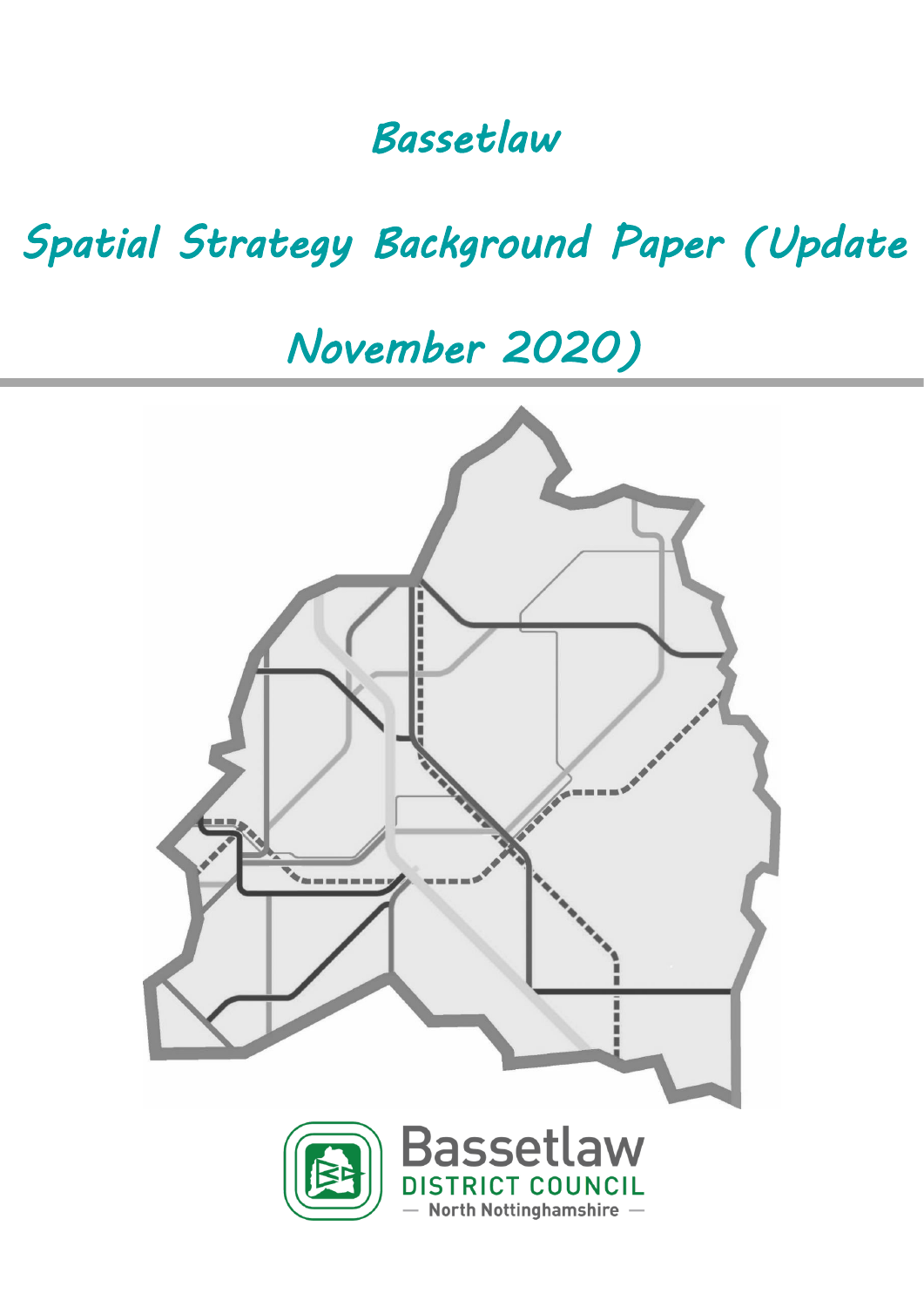### **Contents**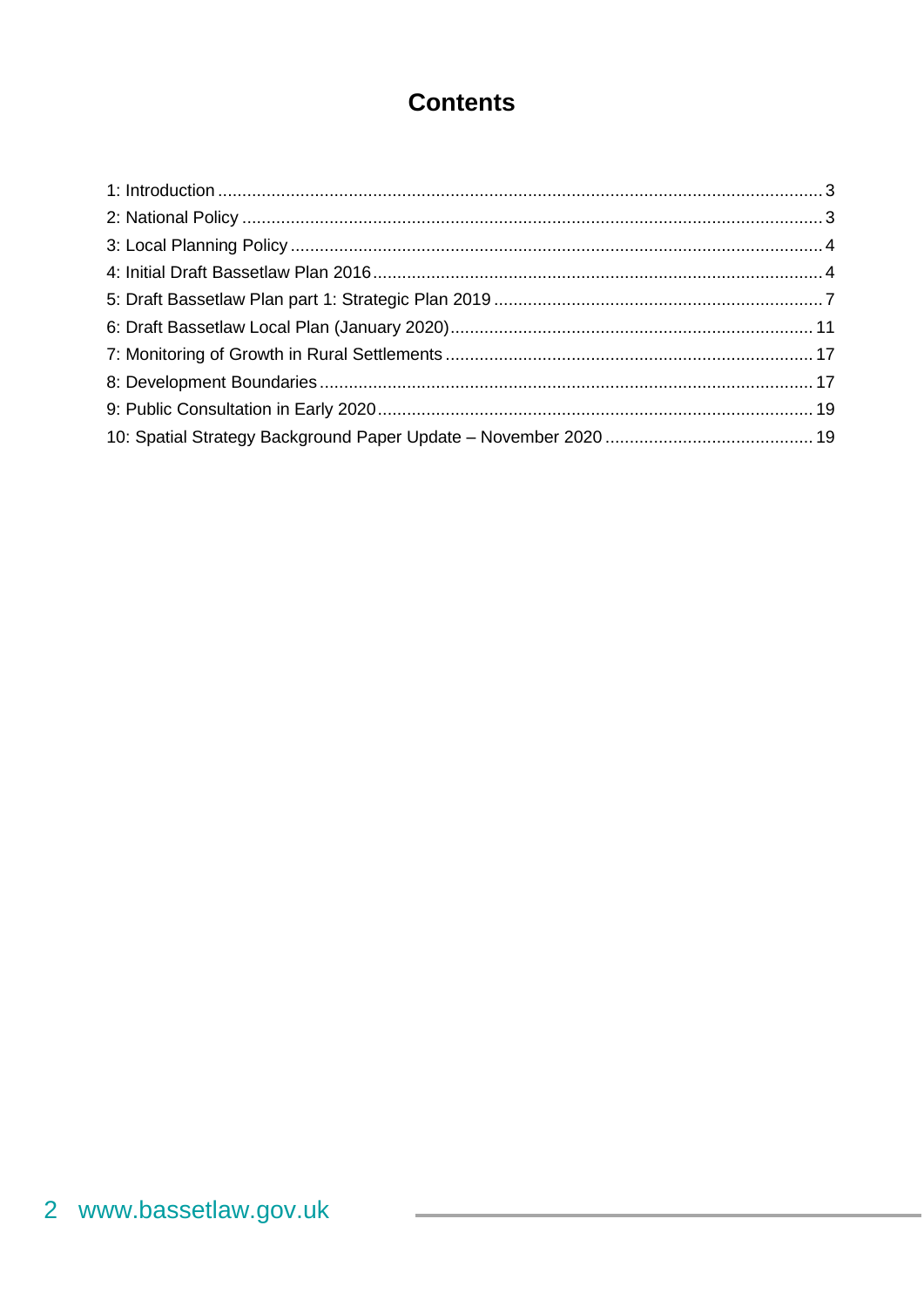### <span id="page-2-0"></span>1: Introduction

This paper forms part of the evidence underpinning the emerging Bassetlaw Plan. It builds upon the previous versions of the emerging Local Plan (2016 and 2018), and more recent work undertaken by the Bassetlaw District Council (BDC) Planning Policy Team, with the aim of assisting the understanding of the District's settlements and the progression of the Bassetlaw Local Plan consultation in January 2020.

In particular, since 2016, the reports detailed in this document have helped to inform the proposals for how growth in Bassetlaw will be managed up to 2037.

The Local Plan's Growth Strategy aims to support job growth across the District, with a particular focus on a number of key sectors. It also aims to boost the delivery of housing, to meet the diverse needs of Bassetlaw's existing and future population, and accommodate an expanded workforce. The spatial strategy sets out how this growth will be delivered in spatial terms, and considers the geography of the District as a whole, the size of settlements and their role and function. It informs the amount, and type of development that is proposed across Bassetlaw.

The Local Plan's Growth Strategy aims to support job growth across the District, with a particular focus on a number of key sectors. It also aims to boost the delivery of housing, to meet the diverse needs of Bassetlaw's existing and future population, and accommodate an expanded workforce. The spatial strategy sets out how this growth will be delivered in spatial terms, and considers the geography of the District as a whole, the size of settlements and their role and function. It informs the amount, and type of development that is proposed across Bassetlaw.

This paper sets out the rationale for, and justifies the Local Plan's spatial strategy which aims to deliver sustainable development across Bassetlaw. It explains a number of elements and approaches used to deliver the strategy throughout the preparation of the Local Plan.

### <span id="page-2-1"></span>2: National Policy

The National Planning Policy Framework (NPPF) was published in February 2019 and the National Planning Practice Guidance (NPPG) was introduced in 2014 which offers 'live' government guidance. National policy states:

*''The purpose of the system is to contribute towards the achievement of sustainable development. At a very high level, the objective of sustainable development can be summarised as meeting the needs of the present without compromising the ability of future generations to meet their own needs''.*

*''The plan system should be plan led. Succinct and up-to-date plans should provide a positive vision for the future of each area; a framework for addressing housing needs and other economic, social and environmental priorities''.*

*''The development plan must include strategic policies to address each local planning authority's priorities for the development and use of land in its area. The development plan must include strategic policies to address each local planning authority's priorities for the development and use of land in its area. These strategic policies can be produced in different ways, depending on the issues and opportunities facing each area. They can be contained in: a) joint or individual local plans, produced by authorities working together or independently (and which may also contain non-strategic policies); and/or b) a spatial development strategy produced by an elected Mayor or combined authority, where plan-making powers have been conferred.*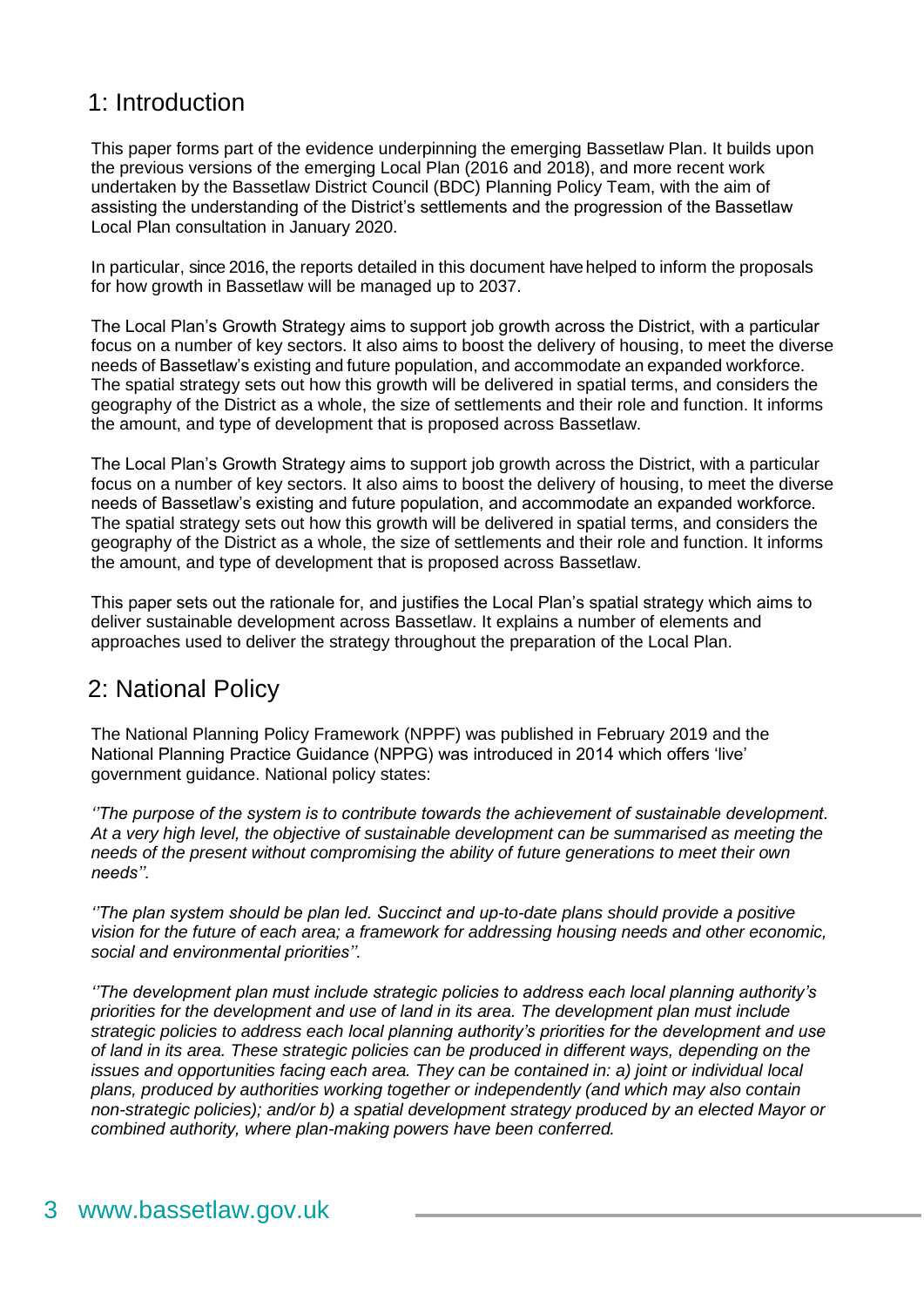- *Policies to address non-strategic matters should be included in local plans that contain both strategic and non-strategic policies, and/or in local or neighbourhood plans that contain just non-strategic policies.*
- *The development plan for an area comprises the combination of strategic and nonstrategic policies which are in force at a particular time''.*

### <span id="page-3-0"></span>3: Local Planning Policy

In 2011, Bassetlaw District Council formally adopted the Core Strategy and Development Management Policies DPD which became the statutory planning policy framework for the District. Following this, there have been significant changes to national legislation and, at the local level, changes in the economy, local housing need and a large take-up of Neighbourhood Plans being produced across the District.

In response to this, the Council began to review the local planning policy in early 2016 and produced a document called ''the initial draft Bassetlaw Plan'' in late 2016 which set the direction for growth in Bassetlaw.

### <span id="page-3-1"></span>4: Initial Draft Bassetlaw Plan 2016

There are more than 100 settlements and small collections of dwellings in the Bassetlaw. The principal settlement is Worksop has by far the largest population (45,000) and provides a regional role. In addition to Worksop, the towns of Retford (22,000) and Harworth Bircotes (9,000) form the other two urban areas in the District.

These three settlements have clearly defined roles within Bassetlaw. Outside of these the roles of the area's towns and villages are less well-defined. Many settlements perform a number of roles with complex interrelationships with both smaller and larger settlements.

The October 2016 Initial Draft Bassetlaw Plan (published for consultation in October – December 2016) proposed Spatial Strategy that proposed a 'hybrid' approach to the distribution of development drawing from a range of spatial strategy options. Each option was subjected to analysis through the sustainability appraisal where the associated benefits and shortcomings of each option were tested. This hybrid Strategy proposed a settlement hierarchy based on the scale, role, service provision, land availability and opportunities for investment and growth of settlements to benefit wider rural communities.

This document detailed strategic proposals on how to manage and direct growth in the District. In summary, it proposed a hybrid settlement hierarchy but also gave the option to disperse rural growth in several ways. This included:

- Growing the larger settlements in the District i.e. Worksop, Retford and Harworth;
- The 'Functional Cluster' model in the 2016 IDBP proposed that settlements included within a cluster would be assigned a 20% cap on residential development. Growth was not proposed to be supported in settlements not associated with a functional cluster; and/ or
- A new or expanded settlement in wider Bassetlaw.

#### **Determining the level of Housing and Economic Growth**

The NPPF gives the starting point for setting an appropriate housing target as ensuring that the Local Plan: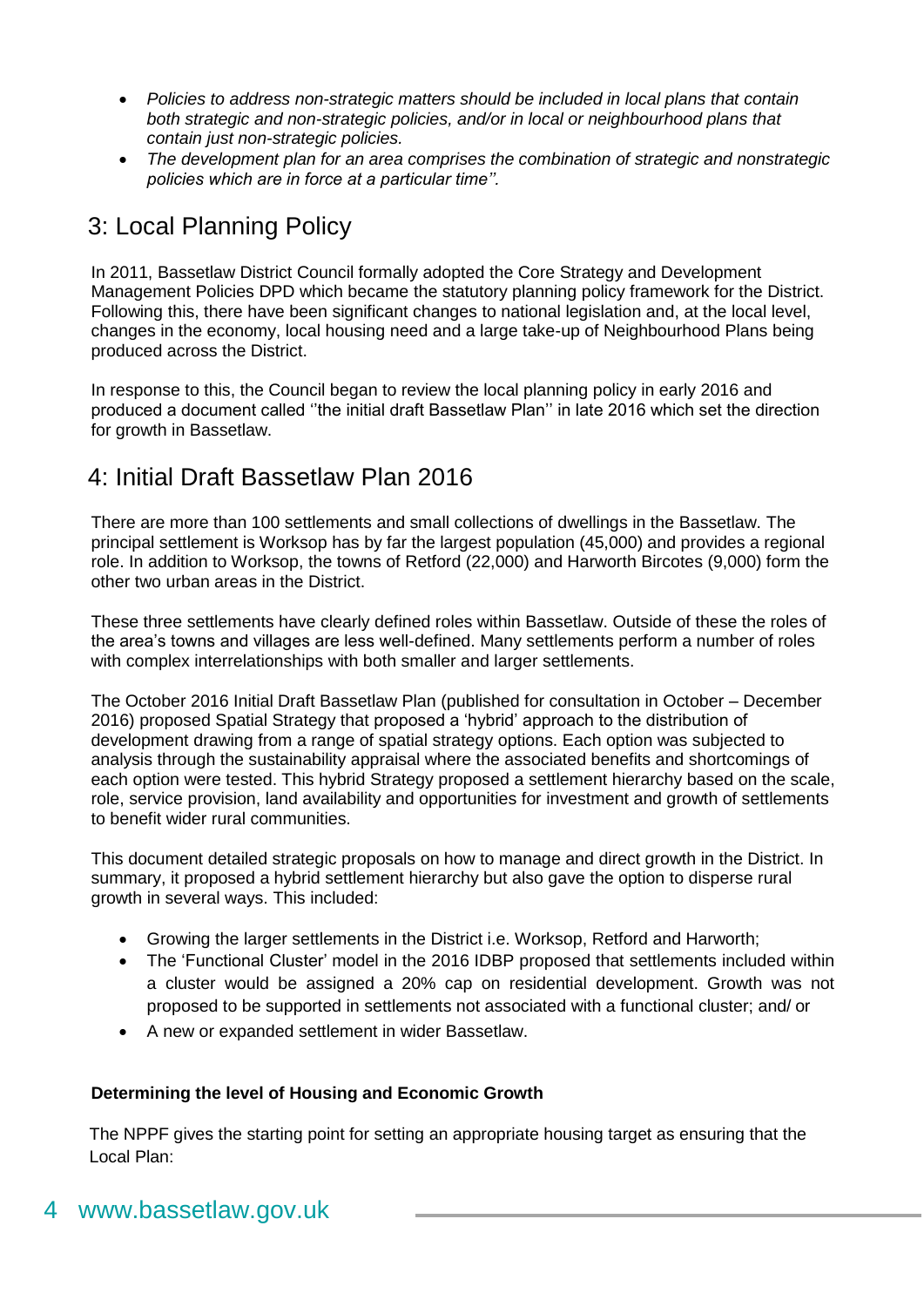*"…meets the full, objectively assessed needs for market and affordable housing in the housing market area."*

The Background Paper 'How much Housing does Bassetlaw need?' considers these issues in more depth, setting out a range of evidence that has been consulted in reaching a recommendation on the level of the District's Objectively Assessed Need (OAN).

The 2011 Core Strategy specified a housing target of 350 new homes per year. However more recent evidence, from the 2017 Strategic Housing Market Assessment (SHMA) suggests that this target is too low to meet the OAN for Bassetlaw. Instead the evidence, based on expected population growth and its changing age profile, suggests we need to set a target of 435 new homes built each year. This is based on the need to support economic growth, as identified by the Council's Economic Development Needs Assessment (2018) and sets the residual housing requirement for Bassetlaw as 3700 homes.

The Economic Development Needs Assessment (2018) assumes a positive and aspirational approach to economic growth in Bassetlaw, in particular encouraging sub-regional connectivity, enhancing the strength sectors of the District's economy and promoting the rural economy. It recommends the Plan adopts a minimum employment land target of 177ha to be delivered over the life of the Bassetlaw Plan. This minimum target is based on projecting forward the average delivery of 11.8ha of employment land over the last ten years to cover the life of the Plan (i.e.11.8ha x 15 years).

#### **The hybrid approach in 2016**

#### *Strategic Proposal 1: Bassetlaw's Spatial Hierarchy*

The proposed hierarchy for Bassetlaw does not operate as a rank of independent settlements. Instead it takes into account the current role and potential of all Bassetlaw's settlements and land within a wider, connected spatial context. It is the relative sustainability of settlements and land when considered in this spatial context that informs the suitability for planned growth in each tier. Therefore each of the defined tiers will support a different scale of growth relative to its role and sustainability. The tiers of the spatial hierarchy are:

#### *Worksop: sub-regional centre*

*The primary town in Bassetlaw, with a population of around 42,000 people, Worksop is the main employment, infrastructure and service centre for the District. Worksop is well located as a subregional town with strong links to South Yorkshire and widely connected through excellent proximity to both the A57, A1 and east-west rail links.*

#### *Retford: rural-hub town*

*The second largest town in Bassetlaw, with a population of around 22,000 people, it is an important infrastructure and service centre for the District. Retford is the main hub settlement for Bassetlaw's central and eastern rural areas and enjoys status as a locally distinct historic market*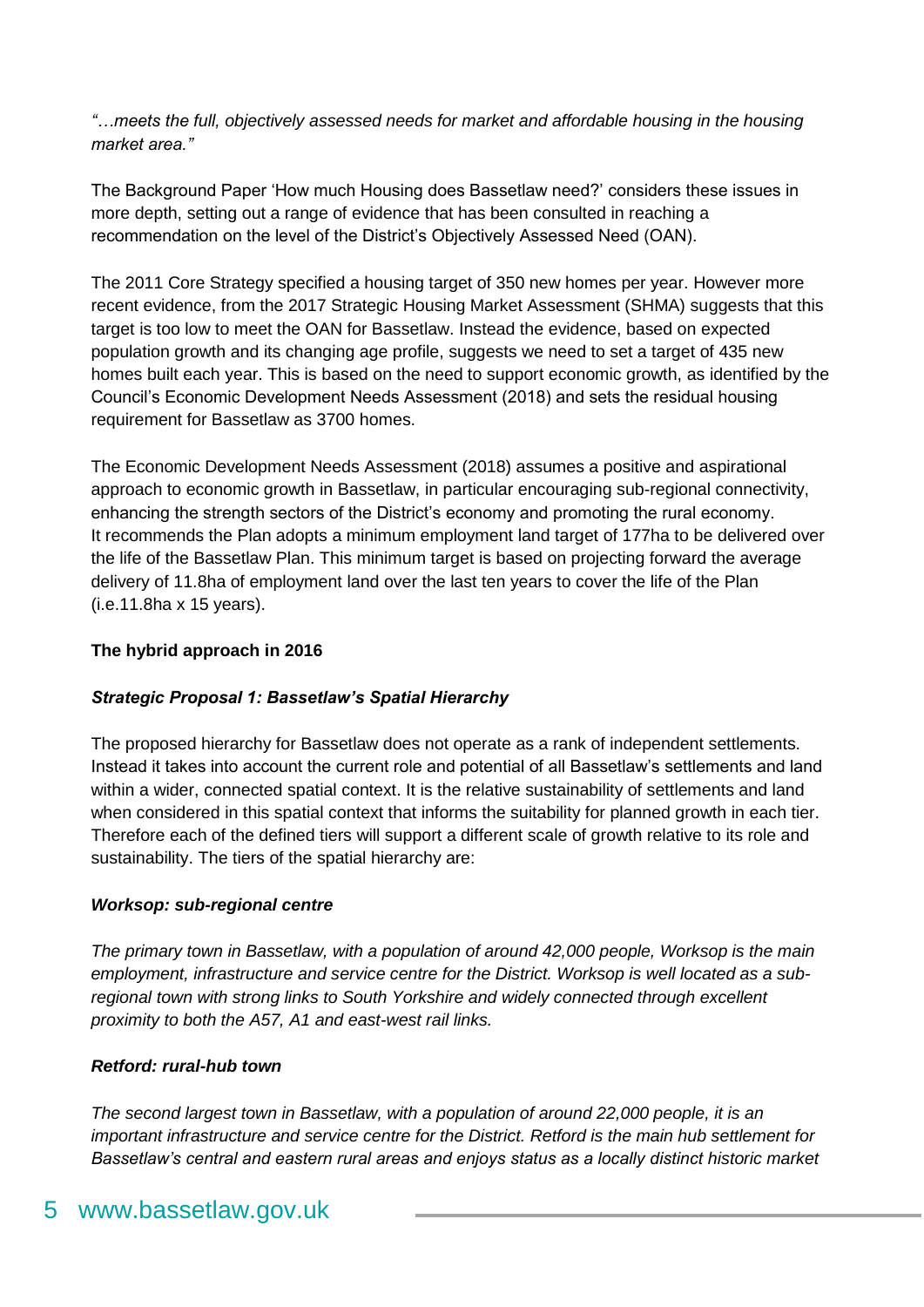*town. The town is well connected, with close proximity to the A1 and strong regional/national rail links.*

#### *Harworth & Bircotes: local regeneration centre*

*The third largest town in Bassetlaw, with a population of around 8,000 people, it acts a local infrastructure and service centre for the northern rural areas of the District. Harworth & Bircotes is a growing centre of employment and regeneration opportunities with excellent connections to South Yorkshire and access to the A1.*

#### *Rural Bassetlaw's Functional Clusters: sustainable rural settlements*

*Functional Clusters represent localised rural networks of mutually supportive settlements that share services and a strong functional geography. The Clusters of settlements are constructed at a local scale, focused on day-to-day needs served by facilities and services provided collectively*  between settlements within reasonable travel distance of one another. Growth of 20% capped will *support the diversification and sustainability of the clustered settlements.*

#### *Consultation Feedback*

*The below summarises the main issues raised through consultation on the overall approach of the proposed content of the Local Plan:*

- *General support for the principle of a new settlement in the District;*
- *General support for proportionate growth in rural areas;*
- *General concern over the impact of growth on local services and infrastructure;*
- *The need for more affordable homes across the District;*
- *Lack of public transport across the District;*
- *There should be a greater focus of growth in urban areas;*
- *The need to plan for a mix of housing based on current and future demographic trends;*
- *identify the size, type, tenure and range of housing that is required in particular locations, reflecting local demand;*
- *prioritise the redevelopment of existing brownfield sites;*
- *preserve the character and identity of individual settlements;*
- *ensure new social infrastructure is provided along with the newly planned development;*
- *protect public open spaces, sports facilities and the wider countryside.*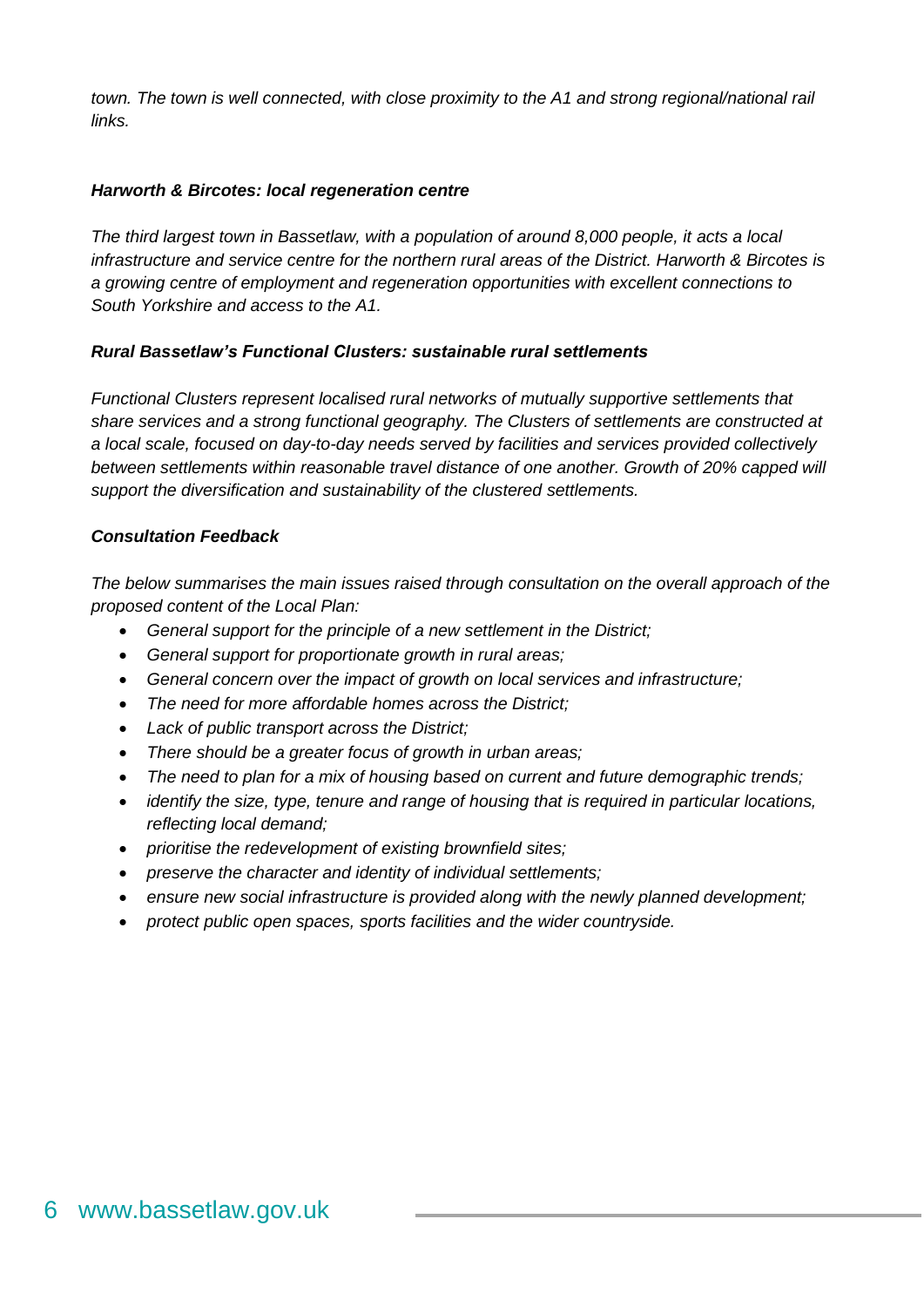### <span id="page-6-0"></span>5: Draft Bassetlaw Plan part 1: Strategic Plan 2019

Following from the consultation feedback from the initial draft Bassetlaw Plan, the spatial strategy was refined and detailed to provide further clarity on the distribution of growth across the district, development in rural areas and introduced the concept of a Garden Village following the support of a new settlement in the previous plans consultation.

The individual elements of the spatial strategy stand on their own spatial planning merits and it is when viewed as a whole with an understanding of how growth in one area can create benefits in another that a comprehensive strategy emerges.

By expanding on this updated understanding of spatial relationship between the distinct settlements and areas of Bassetlaw more research was needed into land availability and wider access to local services. This brought to light an additional reasonable alternative strategy based on the equitable distribution of growth across all settlements in Bassetlaw rather than the previous functional cluster approach. This growth would see all settlements grow by a consistently distributed level (i.e. 20%) but would still see the largest towns accommodating the largest growth. It also allows some villages to increase their populations and increase their opportunity to stimulate economic growth and develop new community services. This approach acknowledges that all settlements can play a role in delivering sustainable development by supporting some measure of development in settlements of all scales. This option has also been analysed through the sustainability appraisal.

Considering how this new strategy option could sit alongside the elements of the original hybrid strategy, it became clear that the spatial strategy needed to evolve away from a rigid functional cluster model into a set of parallel and interconnected Spatial Strategy strands. This is considered to be an appropriate sustainable strategy, taking into account the reasonable alternatives. It will deliver the widest benefits from new housing and economic growth and investment of Bassetlaw, whist ensuring the environmental impacts are kept to a minimum.

#### **A review of the functional cluster model**

The cumulative impact of the assessment was that the functional cluster model was deemed to be too arbitrary, and that a more inclusive approach to growth in rural Bassetlaw was required, albeit one which still maintained a sense of proportionality. In response, the Functional Cluster model was replaced with a simplified and pragmatic strategy which was consulted on as part of the draft Local Plan consultation in early 2019.

A number of additional considerations were also factored-in to the re-examination of the functional cluster model, including those raised through public consultation:

- The way in which people currently use local services is not as arbitrary as the cluster model assumes, both in terms of choice of services and the distances people are willing to travel. The geography of service provision has the potential to change over time, with the volatility of the retail sector a particular case in point.
- Models for the provision of GP services in the district are evolving, including the increase in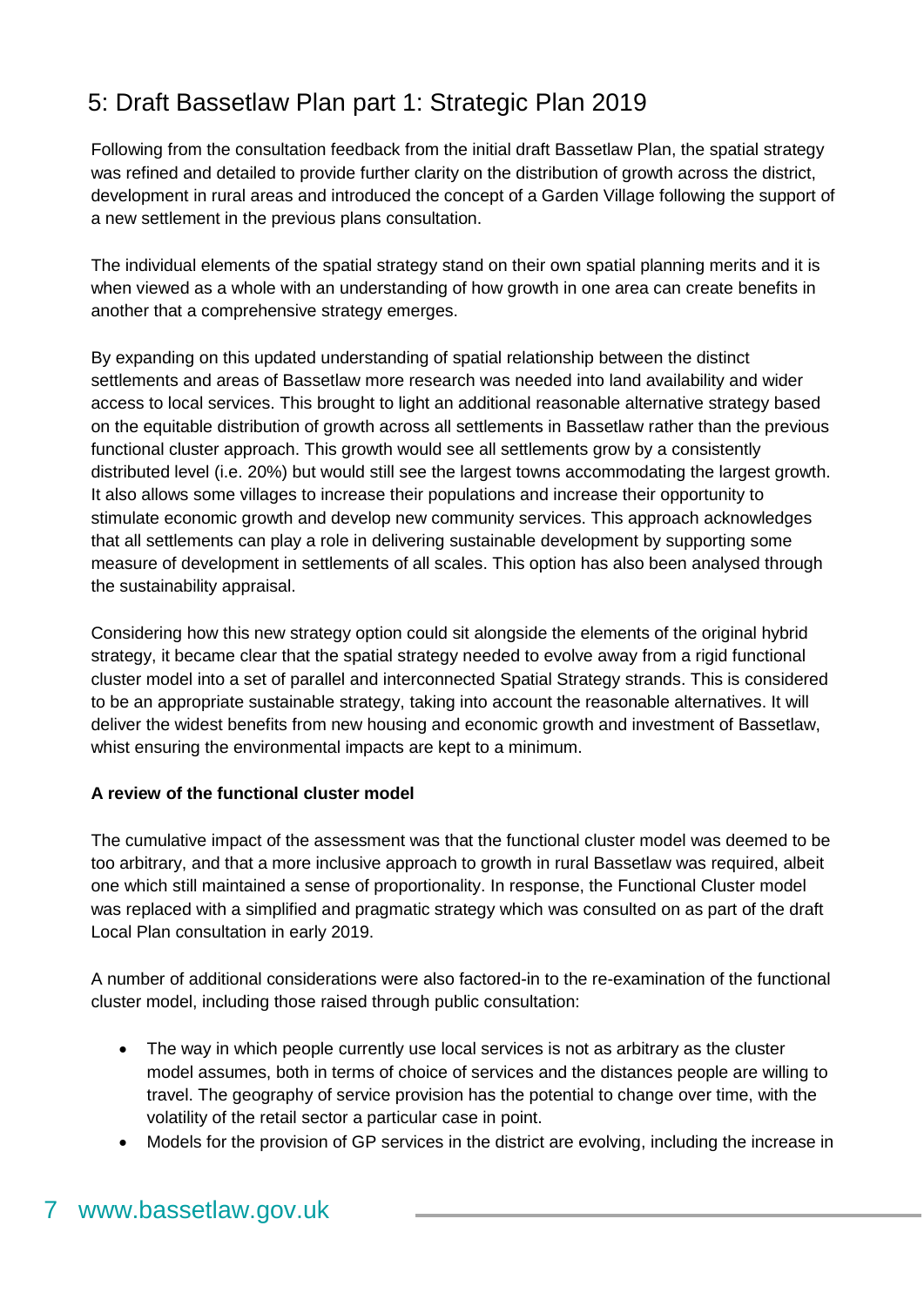partnership working between practices, which may necessitate longer travel times for some services.

 Guidance concerning reasonable travel times to schools, suggesting maximum reasonable journey times of 45 minutes for children of primary school age and for secondary school age 75 minutes.

#### **The inclusion of a Garden Village location**

To build on the initial idea to introduce a new settlement into the District, work was undertaken to explore areas of the District that could be potentially suitable to accommodate new settlement. In 2017, Bassetlaw District Council commissioned a non-technical desktop study which aimed to review the availability of land in Bassetlaw, with the objective of identifying suitable sites available for development and restricted areas that should be avoided. The desktop assessment was conducted using various tools detailed within this methodology. The work draws on methodology from The Bassetlaw Plan Sustainability Appraisal Scoping Report (March 2016).

The aim of the study is to find an area of land, outside the main three settlements, which would help meet the council's housing needs by being able to accommodate at least 1500 homes on a site size ranging from 50ha-150ha. The land for housing and economic purposes could form an independent settlement without the drawback of coalescence with existing settlements or economically impacting upon existing markets.

The assessments undertaken identified that two locations; 1) Gamston Airport and 2) the former Bevercotes Colliery were most likely to be suitable and could provide community and infrastructure benefit if they were planned and delivered collectively as broader sites for rural development and regeneration. Further investigation was needed to inform the proposals at following the consultation on the draft Local Plan.

#### **Revising the level and distribution of Housing and Economic Growth**

Following the feedback from consultation, update in evidence and changes to the way the OAN is calculated, the NPPF Standardised Methodology (applying DCLG 2014-based Household Projections) results in an objectively assessed need for 306 homes per annum for Bassetlaw District for the Plan period. This is the minimum housing need figure which must be planned for. It is important to note that this is not a housing requirement figure, it is a minimum starting point. In accordance with national policy (NPPF), this will be reviewed at least every 5 years.

Following on from this, the Council considered the need to support economic growth and ensure enough homes are delivered to support this. Results of the 2018 Economic Development Needs Assessment study suggest that there will be modest economic growth up to 2035 in Bassetlaw. To support the population growth necessary to drive this economic growth, an uplift from the standardised OAN is required.

PPG on housing need assessments indicates that, where previous delivery has exceeded the minimum need identified it should be considered whether the level of delivery is indicative of greater housing need. Delivery trends over the Core Strategy plan period (from 2010 to 2018) have averaged 329 dwellings per annum.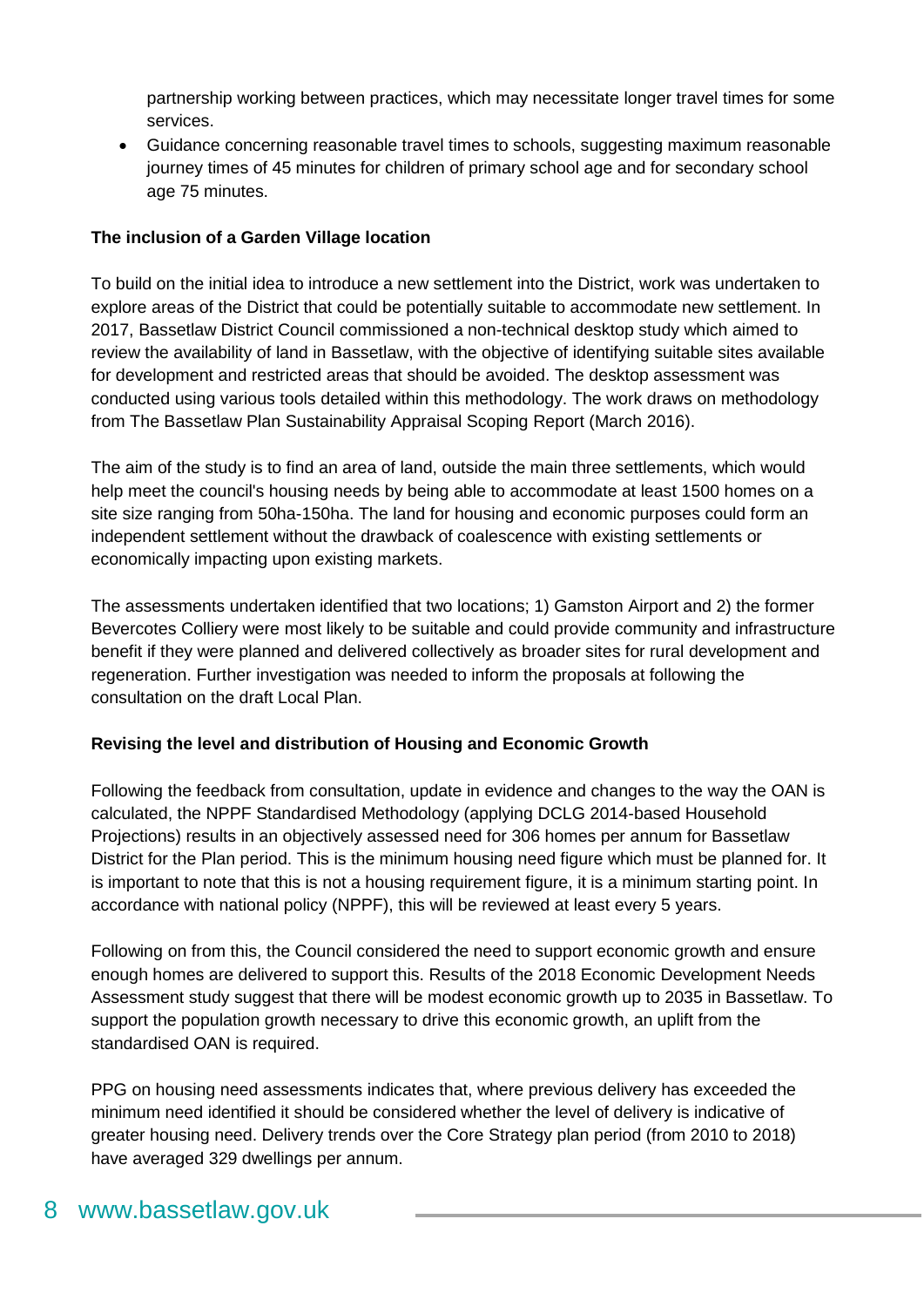The PPG also recommends that any other recent assessment of needs, such as the Council's 2017 Strategic Housing Market Assessment (SHMA), should also be considered. If a lower housing requirement figure than the SHMA is proposed by the Council, this must be justified. The Council's SHMA recommends a housing requirement of 374. However, if the Council decided to adopt a more ambitious economic growth target, 417 dwellings per annum would be required to support economic growth. As the SHMA's base date is 2014, it was considered prudent to review this taking into consideration the results of the 2018 Economic Development Needs Assessment (EDNA).

As part of the assessment of Bassetlaw's economic need (2018 EDNA), G L Hearn has reviewed the housing requirement. Three economic forecasting models were used to assess jobs growth over the Plan period, Oxford Economics, Cambridge Econometrics, and Experian. This information was then used to inform the number of new homes which would be required to support jobs growth.

Results from this assessment indicate that the OE forecasts are considered to provide the most balanced refection of the District's economy once uplifts are included to the transport and manufacturing sectors, which align with recent performance in the labour market and commercial property data. This results in an increase of 3,400 jobs over the Plan period, which in turn results in a need for an increase of 3,323 people in the resident labour supply. For housing, this translates to a requirement to deliver 390 dwellings per annum.

Based on the above, the wider considerations on housing delivery and need from past trends, the 2017 SHMA Update findings, and results of the more up to date 2018 EDNA assessment of housing and economic growth, it is recognised that the Council needs to plan for more homes than the minimum standard housing results for Bassetlaw (306 dpa). Therefore, bearing in mind all of these factors, it is considered that a local plan housing requirement of 390 dwellings per annum for the Plan Period (2018 to 2035) is appropriate to deliver housing to meet the population and economic growth needs of the district. Therefore, the District's housing requirement to 2035 was 6630 minus existing commitments.

The 2018 EDNA indicates that, to support economic growth, there is a minimum requirement to provide 8 (gross) of land for economic development per annum (136 hectares in total from 2018 - 2036). It is anticipated that a proportion of this land requirement will involve the re-use of existing and vacant, former employment land.

It is apparent that the market for development along the A1 corridor in the north of the district is emerging and looks to serve a sub-regional market for distribution and industrial land that may exceed historic competitions. Away from Harworth and Bircotes, it is important to ensure a balance of local employment supply that enables economic growth around the District – most notably at Worksop and Retford. At Worksop there are opportunities at both the west and east of the settlement. Finally, consideration will need to be given to part site allocations for employment land that take into account local environmental constraints as well as mixed use development opportunities. Based on these considerations the following gross employment land requirements is proposed for the District; 136 ha.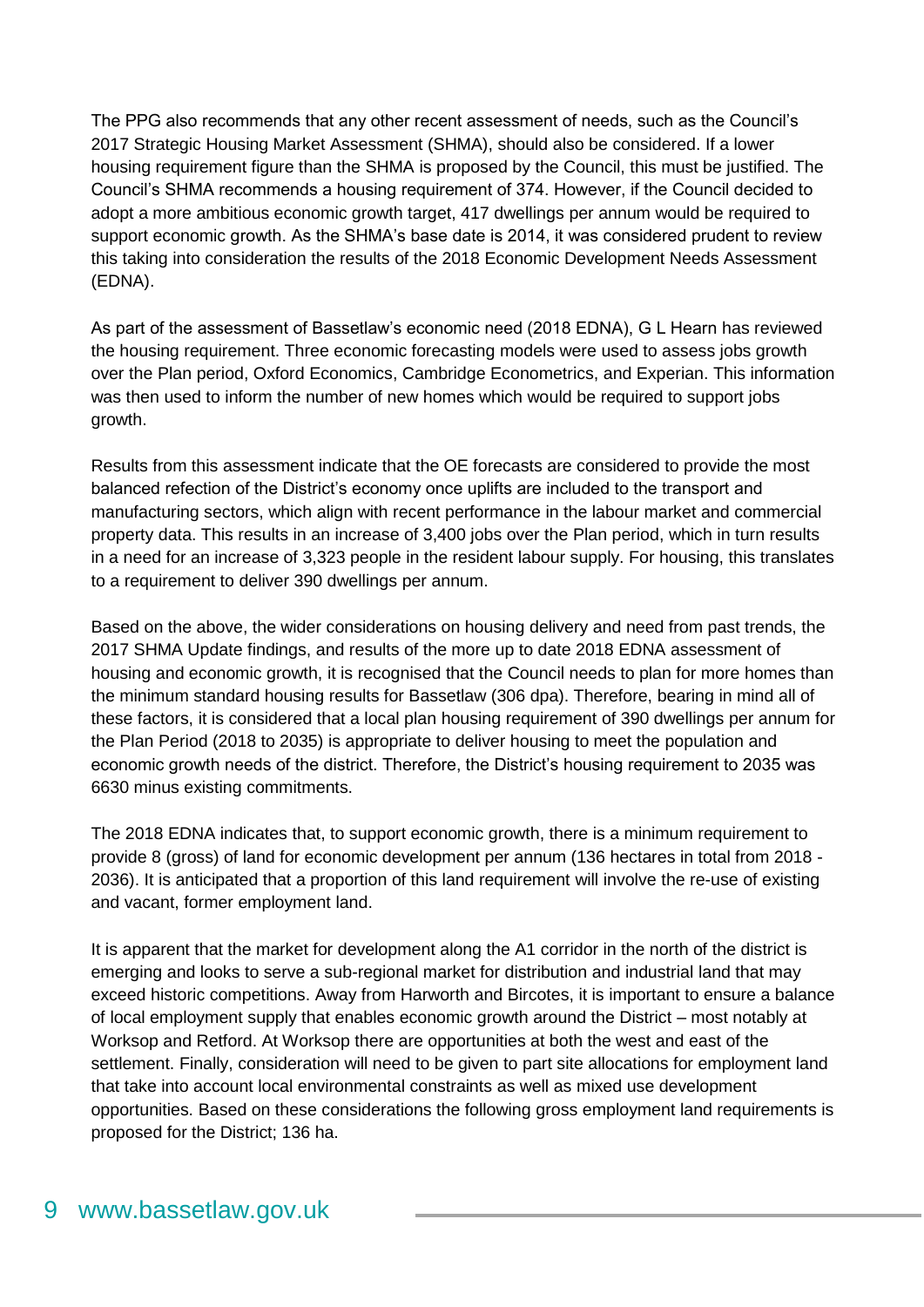#### **The Revised Spatial Strategy in January 2019**

#### *Rural Bassetlaw*

*Proportionate growth (27% or 1777 of the District's requirement) across 73 settlements through a careful mix of planned and managed organic development that will support the living, working and environmentally diverse landscape of the district, containing villages and hamlets located in a range of distinct landscapes, shaped by a legacy of agriculture, mining and historic estates.*

#### *Worksop: sub-regional centre*

*New development ( 24% or 1600 of the District's requirement) within and adjoining the largest town in Bassetlaw along with supporting town centre focused investment and regeneration to support Worksop's role as the main employment, infrastructure and service centre for the District. Economic investment and residential growth in Worksop will also support and benefit from the town's strong sub-regional links to South Yorkshire and widely connected through excellent proximity to both the A57, A1 and east-west rail links. This growth will significantly contribute to the delivery of new housing and economic development.*

#### *Retford: rural-hub town*

*New development (13% or 853 of the District's requirement) within and adjoining the second largest town in Bassetlaw along with supporting town centre focused investment to support Retford's role as an important infrastructure and service centre for the District. Economic investment and residential growth in Retford will also benefit from the town's close proximity to the A1 and strong regional/national rail links. This growth will significantly contribute to the delivery of new housing and economic development.*

#### *Harworth and Bircotes: local regeneration centre*

*Focused investment and new developments to support the continued regeneration of the third largest town in Bassetlaw and strengthen its role as a local infrastructure and service centre for the northeast of the District. Development will also be supported where it can benefit from Harworth and Bircotes excellent connections to South Yorkshire and access to the A1. This growth (21% or 1400 of the District's requirement) will significantly contribute to the delivery of new housing and employment development.*

#### *New Garden Villages*

In line with the Garden City principles the high quality development of two new villages will *commence in order to establish a sustainable community that will deliver a large number (4000) of new homes within Bassetlaw over the next 30 years with a significant number of new homes (15% or 1000 of the District's requirement) delivered within this plan's period. The new villages at Gamston airport and the former Bevercotes colliery will deliver the regeneration of two closely located brownfield sites where development will meet the needs to the wider area and collectively provide a scale of growth capable of delivering services, facilities and employment opportunities as well as delivering net environmental gains. These new villages will establish focal points for the*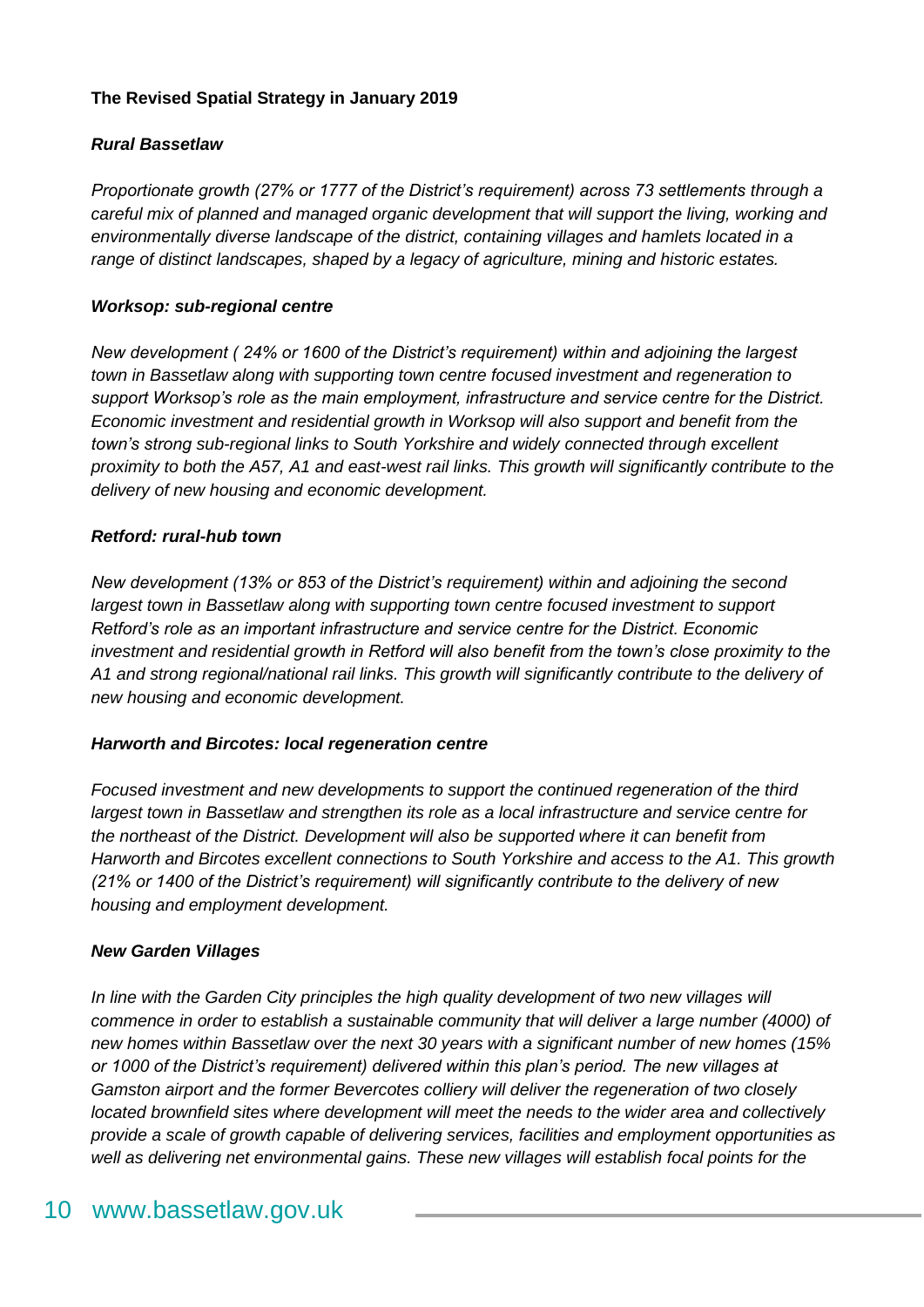*wider rural area through infrastructure improvements that will increase the overall accessibility within this area of the District.*

#### *Consultation Feedback*

*The below summarises the main issues raised through consultation on the overall approach of the proposed content of the Local Plan:*

- *A large level of public objection to the redevelopment of Gamston Airport as a Garden Village;*
- *Concern over the impact of the redevelopment of Bevercotes Colliery could have on important and protected bird species and their habitat;*
- *Concern over the lack of development in Retford seen as it is the second largest town in the District;*
- *General concern over the level of growth proposed in Harworth and Bircotes due to the high level of existing commitments in the settlement;*
- *General support for an increase in employment land and the encouragement of extra jobs in the District;*
- *Concern raised that the housing and economic figures proposed in the plan are not balanced and therefore do not support sustainable development across the district;*
- *General concern for the impact on the environment, particularly the use of greenfield sites;*
- *More emphasis needed on how the Local Plan can help tackle the impacts from climate change;*
- *General support for the change to the functional cluster approach to growth in the rural areas;*
- *Concern over the lack of infrastructure being planned for the District;*
- *General support for the proposed policies for renewable energy and climate change mitigation;*
- *General support for increased housing development in the main urban areas.*

### <span id="page-10-0"></span>6: Draft Bassetlaw Local Plan (January 2020)

Following feedback from consultation earlier in 2019, the collection of new evidence and additional sites becoming available, the Council has revised the spatial strategy and the housing the economic distribution to a more hierarchical, balanced and proportionate approach to development, allowing flexibility and placing increased control in the hands of local communities due to an increase in take up of Neighbourhood Plans. Existing development boundaries have also been reviewed as part of the revised strategy (See Section 10).

This approach focuses the majority of new development in Bassetlaw's key settlements with a smaller scale of development allowed elsewhere in order to support local services and the rural economy. It restricts the form of development in the open countryside.

While focussing development in the most sustainable locations, this revised approach will safeguarded the open countryside from encroachment, reduce unrestricted urban sprawl, prevent the merging of settlements and preserve the character and setting of historic settlements.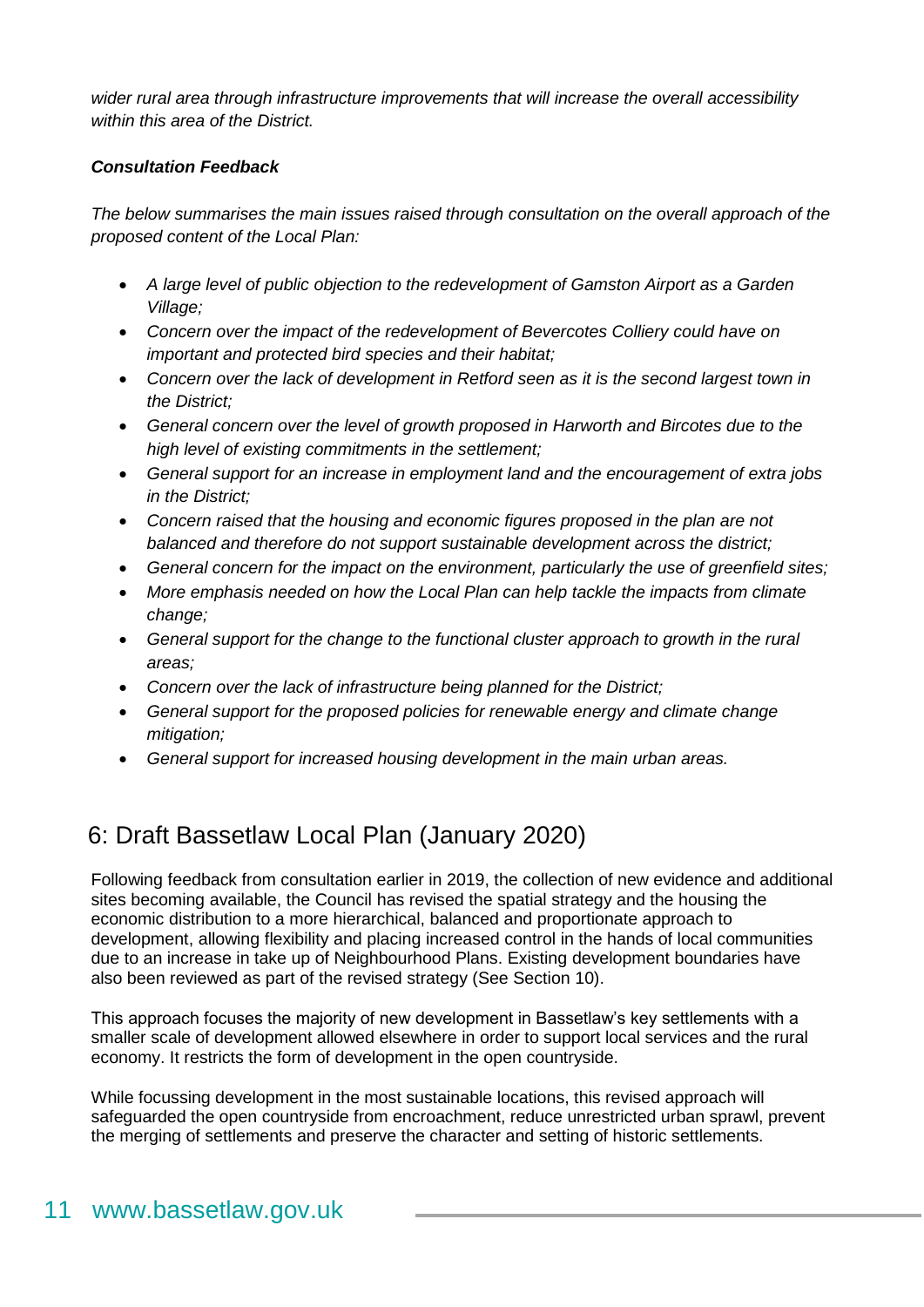The role of each level of the strategy reflects population size, their location in respect of other settlements and the range of services present and their ability to expand to accommodate the needs generated by new development. In selecting the scale of housing to be provided in each settlement, account has been taken of constraints on development, such as flood risk, heritage, ecology and landscape, and the supply of potential development sites in the Land Availability Assessment.

The rural strand of the spatial strategy proposed in the 2020 Draft Bassetlaw Plan is an evolution of that presented in the 2018 and the 2016 Initial Draft Bassetlaw Plan (2016 IDBP). The revised strategy proposes an evidently different approach to development in rural Bassetlaw, which is intended to be less presumptuous, more inclusive, and designed to support the vitality of rural settlements whilst also enabling communities to gain further control on where and how growth is planned in their area.

The percentage of growth in rural Bassetlaw will be split into two tiers; large and small rural settlements. It maintains the upper threshold at a 20% per parish that was published previously which will build some flexibility for rural communities to plan for their growth, regenerate previously developed sites and cater for the specific housing needs of their area.

The basis for categorising smaller villages was also revised following the consultation due to the availability of accurate information and as it was considered that use of dwelling numbers as a means to consider the size of settlement to be more appropriate than the population when considering the size of an individual development that could occur. Furthermore, a closer connection was established with policy ST2 which set the overall levels of growth for those identified villages and introduces a criteria to support the involvement of the community (See Section 8).

Within the rural area, it also includes the redevelopment of existing brownfield sites, including the former Cottam Power Station site as a large rural settlement (with the potential for it to deliver additional local services and facilities to support surrounding communities) and the former High Marnham Power Station (to be redeveloped for renewable energy generation and associated economic uses).

This is supported by the updated Council Plan for Bassetlaw which focuses on the environment and regeneration of town centres and the former power station sites.

#### **A review of the Garden Village location**

Following the feedback from the 2019 draft plan on the proposed Garden Village locations, this revised spatial strategy includes a review of the potential size and location of the Garden Village. Additional sites were made available during the consultation in early 2019 and these have been assessed through the Sustainability Appraisal as reasonable alternatives for the location of a Garden Village along with those identified previously. The outcome of this, along with feedback from statutory consultees and updated evidence on the suitability of the proposed locations, has led to the location of the Garden Village changing to a more sustainable site closer to Worksop with opportunities for sustainable travel and biodiversity net gain. *This is explained further in the Bassetlaw New Settlement Addendum Paper* which is available to view on the Council's website.

#### **Revising the level and distribution of Housing and Economic Growth**

Responses received from the consultation identified that the proposed level of housing and employment land was not providing a balancing approach to sustainable development and would therefore impact on the plans ability to conform to elements of the NPPF. In addition, the Council is also supporting economic development to the area, through its Council Plan, the production of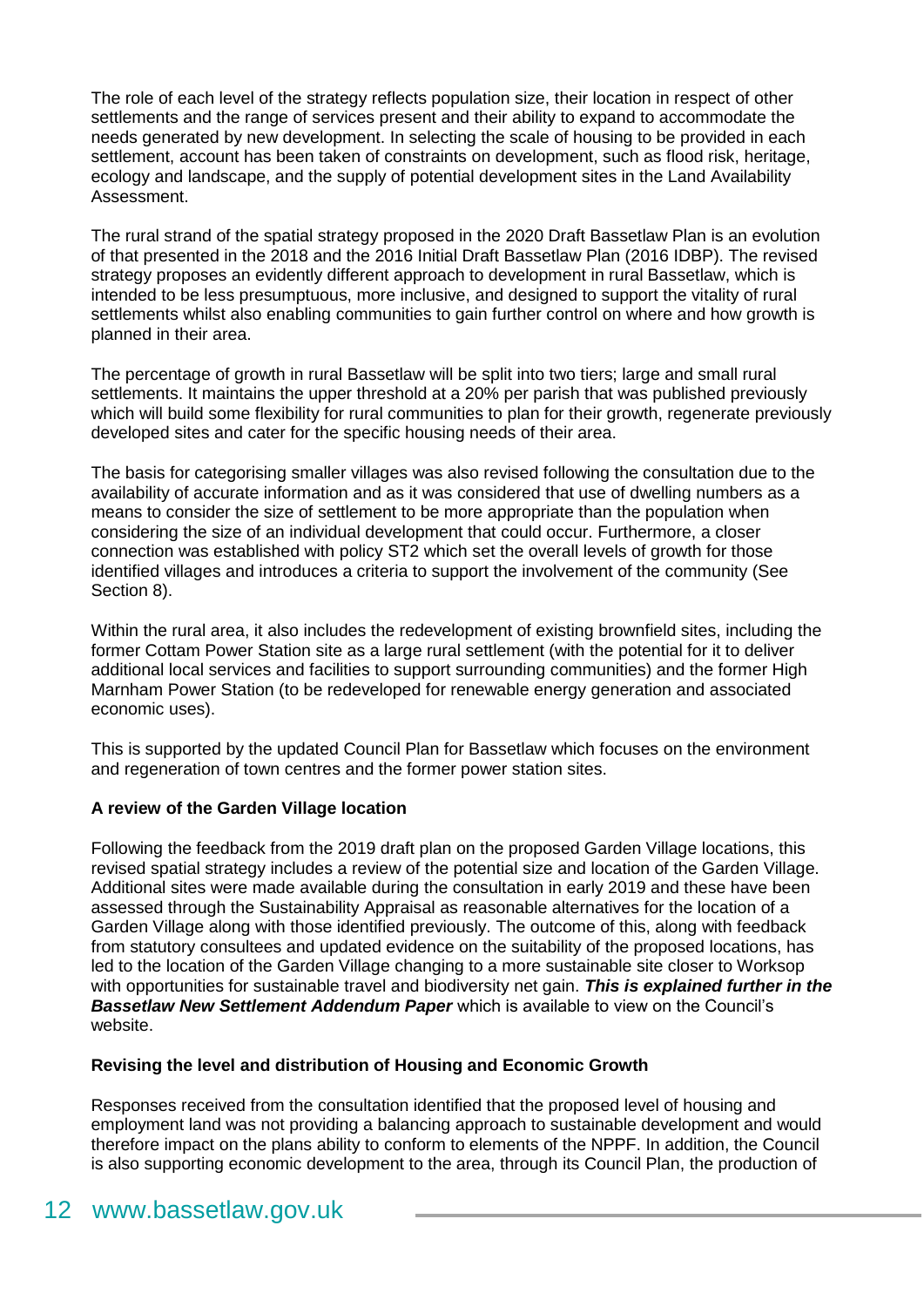an Industrial Strategy in connection with the local SEPs; D2N2 and Sheffield City Region.

To ensure a sustainable strategy is delivered, the number of homes must be balanced with the number of jobs expected to be delivered in the District. Jobs growth will generate a need for an increased labour supply to meet increasing employment demand. In turn this will lead to a new homes to accommodate the new population.

On that basis, the actual distribution of housing has only changed slightly across the District, but due to the opportunities for increase economic growth, the housing the requirement for the District has been revised in accordance with the national policy and seeks to fully meet the demands for new homes, jobs and services in the District. This means that the main towns and large settlements remain the primary focus of growth but that the sustainability and prosperity of Bassetlaw's rural settlements and countryside are supported appropriately.

National planning practice guidance states that the minimum number of homes needed should use the NPPF Standardised Methodology, using DCLG 2014-based Household Projections. This results in a minimum housing need of 307 dwellings per annum for the plan period (2018 to 2037). This is not a housing requirement figure rather it is a minimum starting point for delivery of housing, and will be reviewed at least every 5 years. The baseline for the calculation of housing need is the 1 April 2018, the housing requirement aligns with this Local Plan, ending in 2037.

National policy requires this Plan to establish a housing requirement figure for the District, to ensure that sufficient housing land is provided to meet identified needs across the Housing Market Area. For Bassetlaw, this means working with the other local authorities in the North Derbyshire and Bassetlaw Housing Market Area.

The Economic Development Needs Assessment, 2019 identifies that the housing requirement be increased to a minimum of 478 dwellings per annum to support economic growth in the District. It used the Standardised Methodology as the starting point, then adjusted to take account of local factors affecting migration and household formation rates and employment growth forecasts.

The housing requirement for Bassetlaw is 9087 dwellings from 2018 to 2037, or 478 dwellings per annum. This will be the basis for calculating the five year supply of deliverable housing land following the adoption of the Local Plan. The proposed housing trajectory sets out the expected annual housing delivery through the plan period. From 2018/19 and every year throughout the plan period, the housing trajectory demonstrates at least a five year supply of deliverable housing land.

| Category                      | <b>Settlement</b>                                                                                                                                          | <b>Housing Distribution</b> |
|-------------------------------|------------------------------------------------------------------------------------------------------------------------------------------------------------|-----------------------------|
| Main Town                     | Worksop                                                                                                                                                    | 2180                        |
|                               | Retford                                                                                                                                                    | 1303                        |
|                               | <b>Harworth and Bircotes</b>                                                                                                                               | 2000                        |
| Large Rural Settlement        | Blyth, Carlton in Lindrick and<br>Costhorpe, Langold,<br>Misterton, Tuxford, Cottam<br><b>Garden Community</b>                                             | 1764                        |
| <b>Small Rural Settlement</b> | Askham, Barnby Moor,<br>Beckingham, Bothamsall,<br>Bole, Clarborough and<br>Welham, Clayworth, Cuckney,<br>Dunham on Trent, East<br>Drayton, East Markham, | 1090                        |

#### **The Proposed Spatial Strategy for the Local Plan**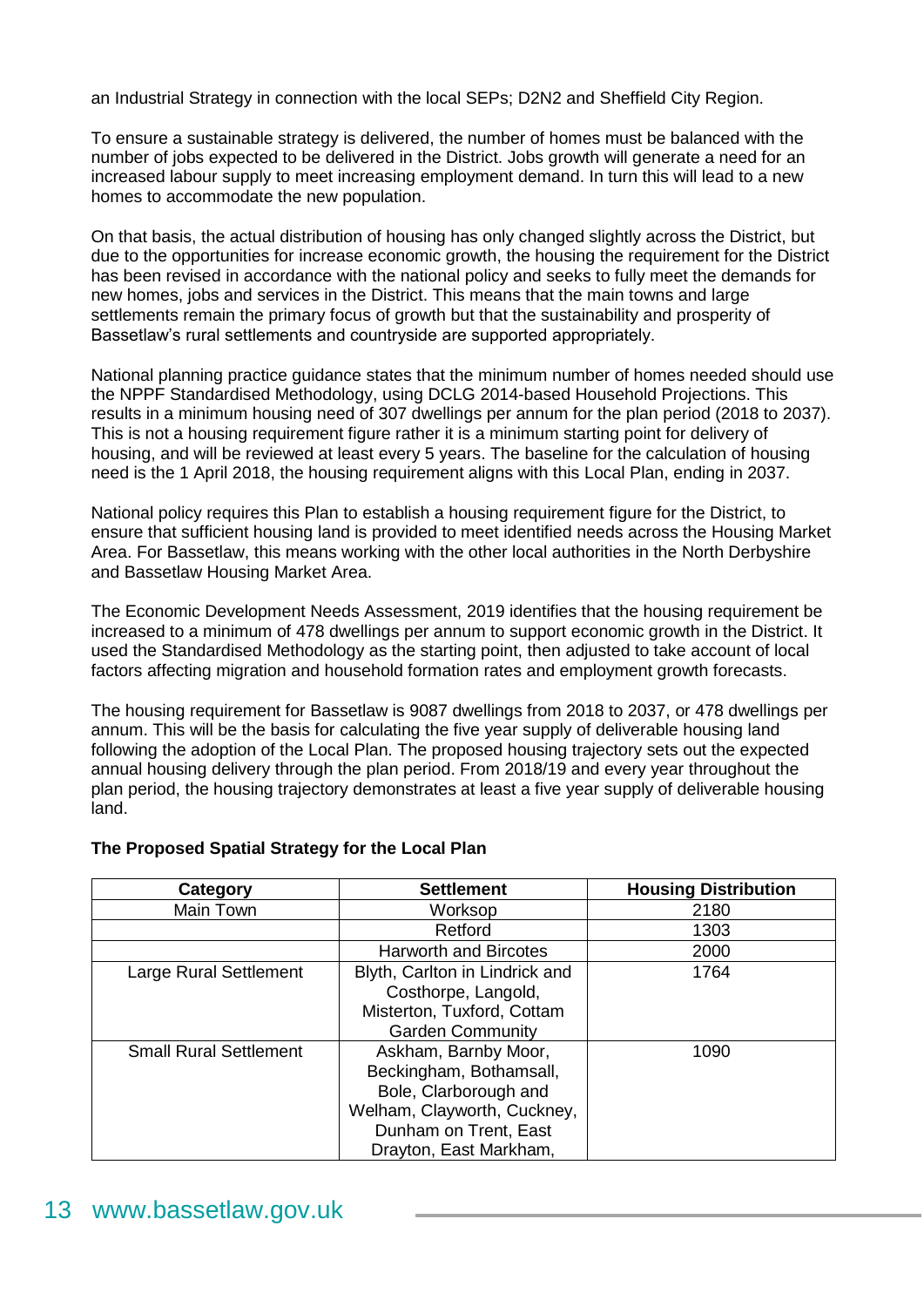|                | Elkesley, Everton, Gamston,<br>Gringley on the Hill, Hayton,<br>Headon cum Upton, Holbeck,<br>High and Low Marnham,<br>Laneham, Lound, Mattersey<br>and Mattersey Thorpe,<br>Misson, Nether Langwith,<br>Normanton on Trent, North<br>Leverton with Habblesthorpe,<br>North and South Wheatley,<br>Rampton and Woodbeck,<br>Ranby, Ranskill, Rhodesia,<br>Scrooby, Shireoaks, South<br>Leverton, Sturton le Steeple,<br>Styrrup with Oldcotes, Sutton<br>cum Lound, Torworth,<br>Treswell with Cottam,<br>Walkeringham, West<br><b>Stockwith</b> |     |
|----------------|--------------------------------------------------------------------------------------------------------------------------------------------------------------------------------------------------------------------------------------------------------------------------------------------------------------------------------------------------------------------------------------------------------------------------------------------------------------------------------------------------------------------------------------------------|-----|
| Garden Village | Bassetlaw Garden Village                                                                                                                                                                                                                                                                                                                                                                                                                                                                                                                         | 750 |
| Countryside    | All areas not identified above                                                                                                                                                                                                                                                                                                                                                                                                                                                                                                                   | 0   |

The Strategic Growth Policy (Policy ST2) also sets out this and includes a distribution table which includes an upper threshold housing figure for each settlement.

The differentiation proposed since to the 2019 draft Local Plan is based on settlement size and potential impact of development, as well as their ability to enhance or maintain the viability of rural communities by supporting local services<sup>1</sup>. A new criteria is proposed in order to provide a more hierarchical approach to the distribution of growth which is in line with Policy ST1 of the Local Plan which identifies that the levels of housing development in the more sustainable settlements. The revised approach to rural Bassetlaw has reduced the level of settlements considered suitable for growth from 73 to 42 which is more proportionate in its distribution.

The criteria is as follows:

- **Large Rural Settlements** are those that play a role as a ''service centre'' for other smaller villages and have 500 or more dwellings and all of the following facilities; a primary School, Doctors Surgery/ health centre, post office a community centre/hall and a village shop or convenience store.
- **Small Rural Settlements** are those that are considered large enough to accommodate some development and should have 50 or more dwellings and, at least, one of the following facilities; a primary School, Doctors Surgery/ health centre, post office, a community centre/hall and a convenience store.

Following the comprehensive reassessment of all 103 settlements in rural Bassetlaw against the above criteria some settlements have been identified as either too small or too dispersed in nature to support additional housing development without this having a detrimental impact upon their character.

Five have been identified as Large Rural Settlements and the remaining settlements are considered Small Rural Settlements (listed in Figure 2). The housing figure for Large Rural

<sup>1</sup> <sup>1</sup> In line with NPPF paragraph 78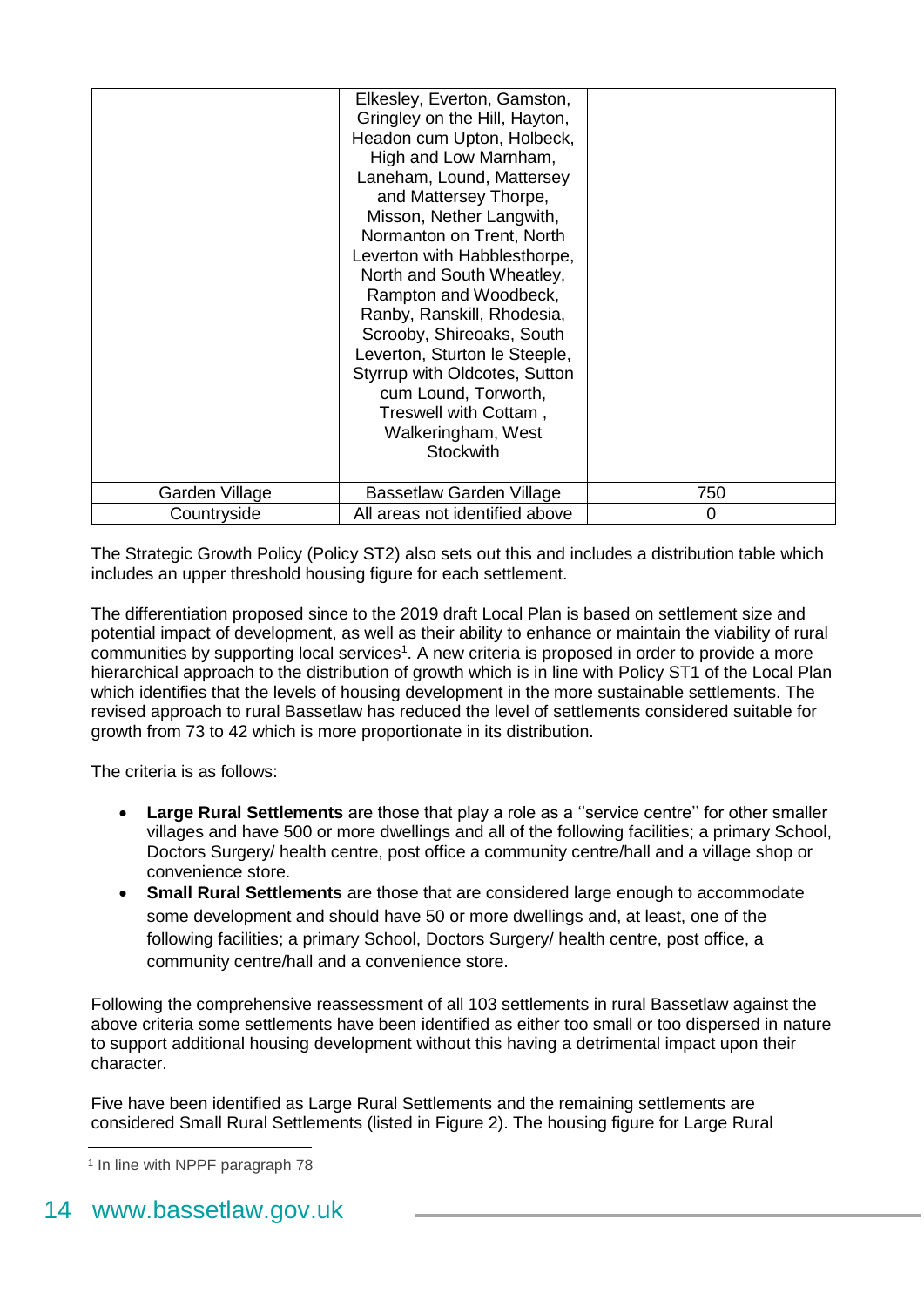Settlements is provided for by allocations either within Made Neighbourhood Plans or the Local Plan.

For Small Rural Settlements, in order to respect the variance in the size of settlements in this group, allowances for growth are set as a percentage of the existing number of dwellings, as of August 2018<sup>2</sup>. Growth in all listed settlements will be supported up a 20% increase in the existing number of dwellings in the parish, providing that it can satisfy other relevant policy requirements in the Local Plan, for example, resolving any flood risk, environmental or conservation impacts. Site to accommodate growth in these settlements will be identified through Made Neighbourhood Plans and not the Local Plan.

#### **Proposed housing requirement for the Large Rural Settlements**

| <b>Settlement</b>              | <b>Base number of</b><br>dwellings, August 2018 | 20% housing increase in<br>dwellings to 2037 |
|--------------------------------|-------------------------------------------------|----------------------------------------------|
| <b>Blyth</b>                   | 553                                             | 111                                          |
| Carlton in Lindrick and        | 2575                                            | 515                                          |
| Costhorpe                      |                                                 |                                              |
| Langold                        | 1177                                            | 227                                          |
| Misterton                      | 972                                             | 194                                          |
| Tuxford                        | 1252                                            | 250                                          |
| <b>Cottam Garden Community</b> | 0                                               | 450                                          |

#### **Proposed housing requirements for Small Rural Settlements**

| <b>Settlement</b>         | <b>Base number of</b><br>dwellings, August 2018 | 20% housing increase in<br>dwellings to 2037 |
|---------------------------|-------------------------------------------------|----------------------------------------------|
| Askham                    | 75                                              | 15                                           |
| <b>Barnby Moor</b>        | 116                                             | 23                                           |
| Beckingham                | 578                                             | 116                                          |
| <b>Bothamsall</b>         | 114                                             | 23                                           |
| <b>Bole</b>               | 61                                              | 12                                           |
| Clarborough and Welham    | 495                                             | 99                                           |
| Clayworth                 | 142                                             | 28                                           |
| <b>Cuckney and Norton</b> | 162                                             | 32                                           |
| Dunham on Trent           | 184                                             | 39                                           |
| East Drayton              | 105                                             | 21                                           |
| East Markham              | 524                                             | 105                                          |
| Elkesley                  | 358                                             | 72                                           |
| Everton                   | 371                                             | 74                                           |
| Gamston                   | 110                                             | 22                                           |
| Gringley on the Hill      | 369                                             | 74                                           |
| Grove                     | 55                                              | 11                                           |
| Hayton                    | 160                                             | 32                                           |
| Headon cum Upton          | 83                                              | 17                                           |
| <b>Holbeck</b>            | 100                                             | 20                                           |
| Laneham                   | 169                                             | 34                                           |
| Lound                     | 208                                             | 42                                           |

<sup>2</sup> The point at which the data was collated to identify the number of dwellings in all settlement across Bassetlaw.

1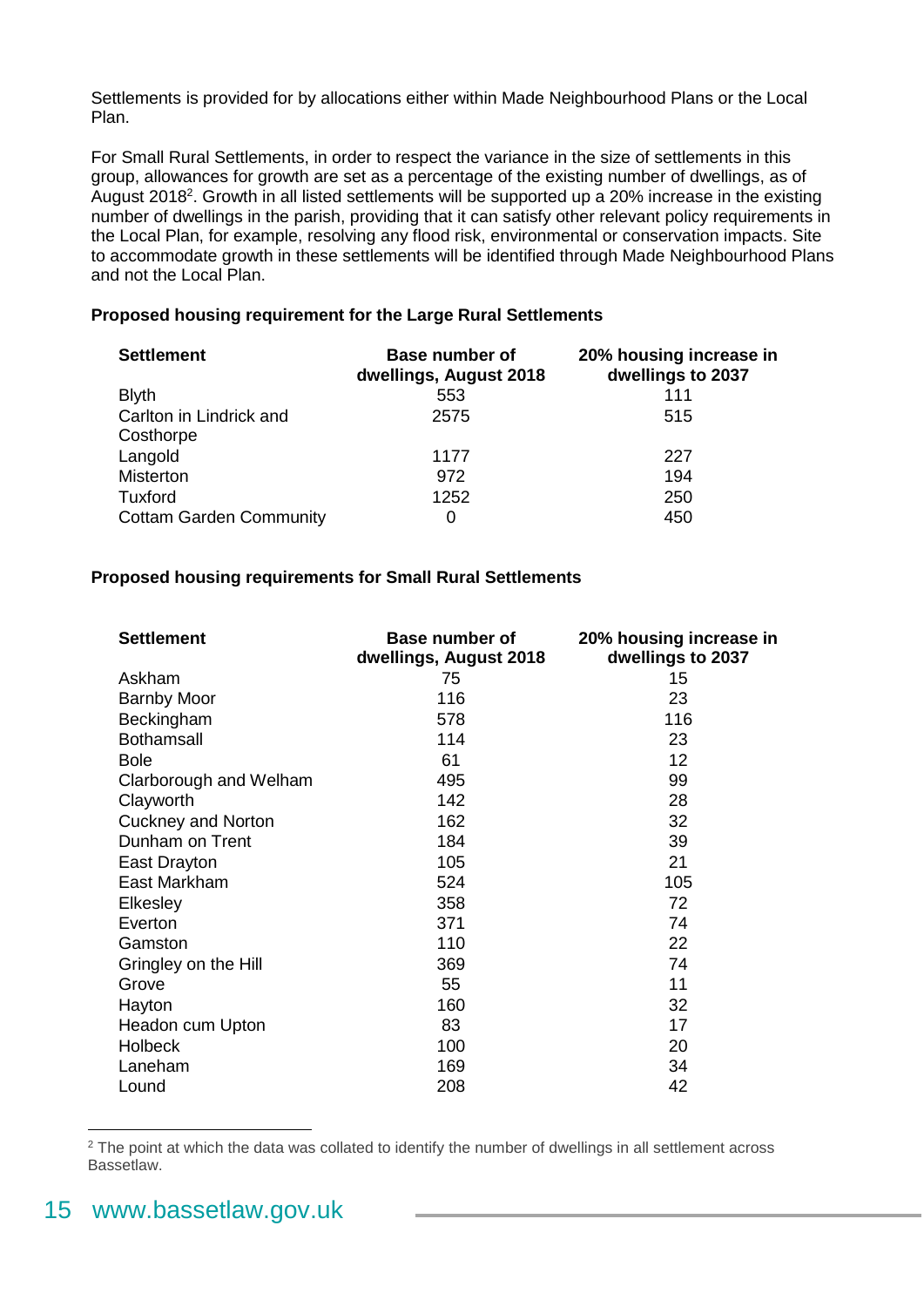| <b>Settlement</b>             | <b>Base number of</b><br>dwellings, August 2018 | 20% housing increase in<br>dwellings to 2037 |
|-------------------------------|-------------------------------------------------|----------------------------------------------|
| Mattersey<br>and<br>Mattersey | 321                                             | 64                                           |
| <b>Thorpe</b>                 |                                                 |                                              |
| Milton                        | 65                                              | 13                                           |
| Misson                        | 295                                             | 59                                           |
| Nether Langwith               | 210                                             | 42                                           |
| Normanton on Trent            | 159                                             | 31                                           |
| North Leverton with           | 465                                             | 93                                           |
| Habblesthorpe                 |                                                 |                                              |
| North and South Wheatley      | 264                                             | 53                                           |
| Oldcotes                      | 152                                             | 30                                           |
| Rampton and Woodbeck          | 363                                             | 73                                           |
| Ranby                         | 255                                             | 51                                           |
| Ranskill                      | 607                                             | 121                                          |
| Rhodesia                      | 415                                             | 83                                           |
| Scrooby                       | 147                                             | 29                                           |
| <b>Shireoaks</b>              | 645                                             | 129                                          |
| South Leverton                | 212                                             | 42                                           |
| Sturton le Steeple            | 213                                             | 43                                           |
| Styrrup                       | 131                                             | 26                                           |
| Sutton cum Lound              | 324                                             | 65                                           |
| Torworth                      | 114                                             | 23                                           |
| <b>Treswell</b>               | 99                                              | 20                                           |
| Walkeringham                  | 477                                             | 95                                           |
| <b>West Drayton</b>           | 91                                              | 18                                           |
| <b>West Stockwith</b>         | 149                                             | 30                                           |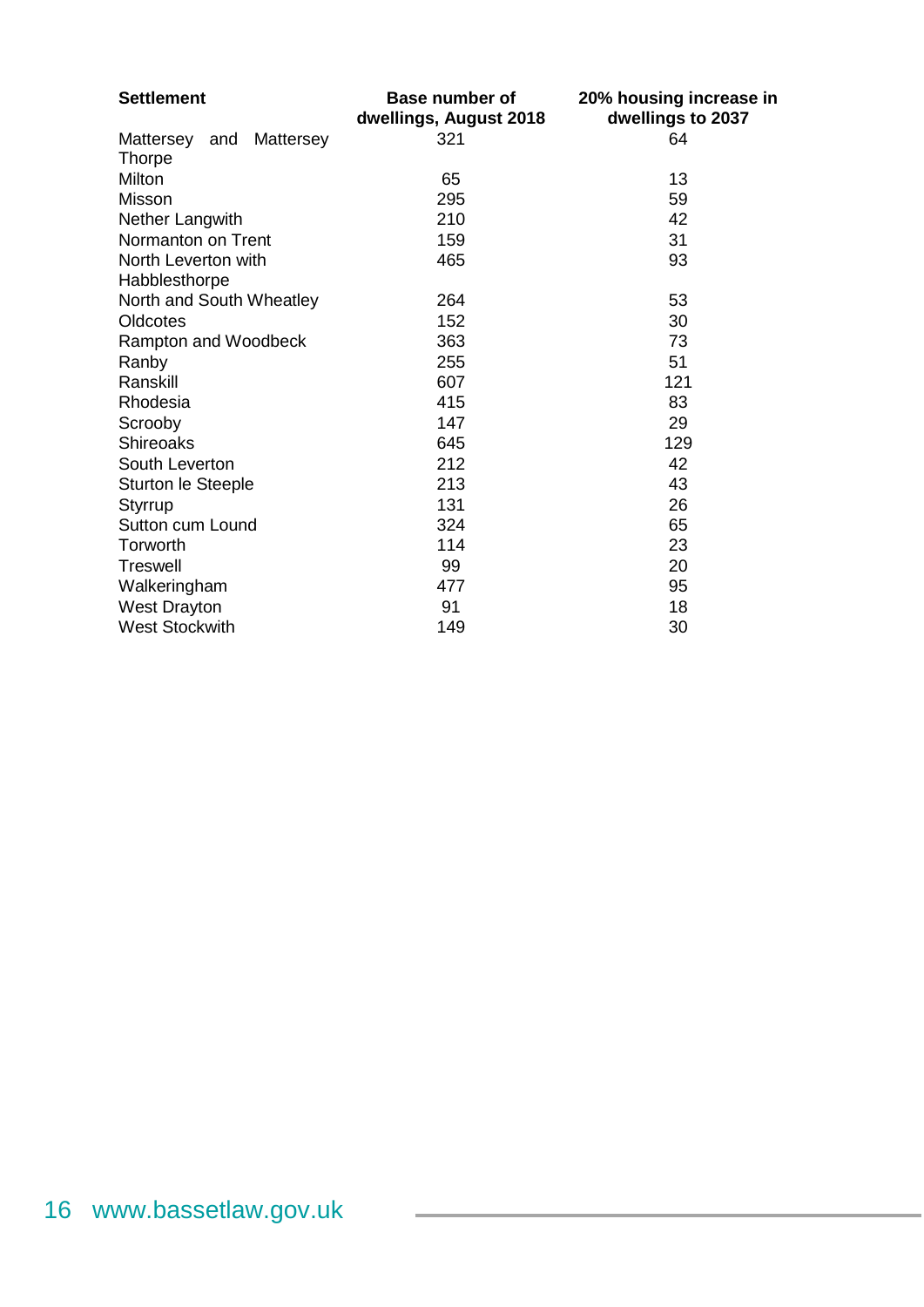### <span id="page-16-0"></span>7: Monitoring of Growth in Rural Settlements

The Council will publish a monitoring table of the 'remaining growth' allowances for each settlement that applies to Policy ST2. The remaining growth table sets out details of the planning permissions and committed developments which have already contributed towards the planned growth of that community (since 1st April 2018), as well as confirming the number of houses remaining to be delivered through the remainder of the local plan period, to 2037. This will be updated on a monthly basis to maintain a regular monitoring of housing delivery in rural Bassetlaw.

Neighbourhood planning areas/groups will be encouraged to allocate sites to meet their housing figure. Where neighbourhood plan groups do not intend to allocate sites to meet their housing figure, and in areas without a neighbourhood plan, the Council is proposing to adopt a criteria based policy (windfall policy) for assessing and determining housing proposals. Where housing allocations are made in neighbourhood plans, and there is evidence to demonstrate that they are deliverable in line with the NPPF, it is the intention of the Council to recognise these and count them towards the delivery of the district housing growth.

### <span id="page-16-1"></span>8: Development Boundaries

The role of the development boundary is to define the built limits of a settlement and differentiate between the built form of a settlement - where the principle of residential development is usually acceptable, and the countryside where housing is restricted. The development boundary defines what is countryside and therefore defines what planning policy should be applied to a particular development.

Development boundaries guide development to sustainable locations demarking a concentration of existing residential and employment premises, services and facilities. In addition, they provide clarity and certainty for developers and the public by highlighting the areas that will be more acceptable than others for particular types of development. A development boundary is a planning designation only and has no other administrative relevance. Development boundaries do not necessarily reflect land ownership boundaries, parish boundaries or the exact curtilage of dwellings.

Whilst the principle of development, particularly residential development is usually acceptable within the development boundary, this does not automatically grant planning permission to such a proposal or mean the Local Planning Authority will grant planning permission. All proposals, whether within, adjacent or outside of the development boundary will be determined in accordance with the relevant policies of local and neighbourhood plans unless material considerations indicate otherwise. Development boundaries in Bassetlaw were last reviewed during the preparation of the Core Strategy in 2011.

Since 2011, the three main urban areas have experienced various incremental changes to physical features that now form an integral part of a settlement but are not included in the existing boundary. A review also provides the opportunity to remedy any errors or inconsistencies in the original boundary. A review enables development boundaries to be assessed using a transparent and standard methodology, which takes account of the built development or change since the adoption of the Core Strategy.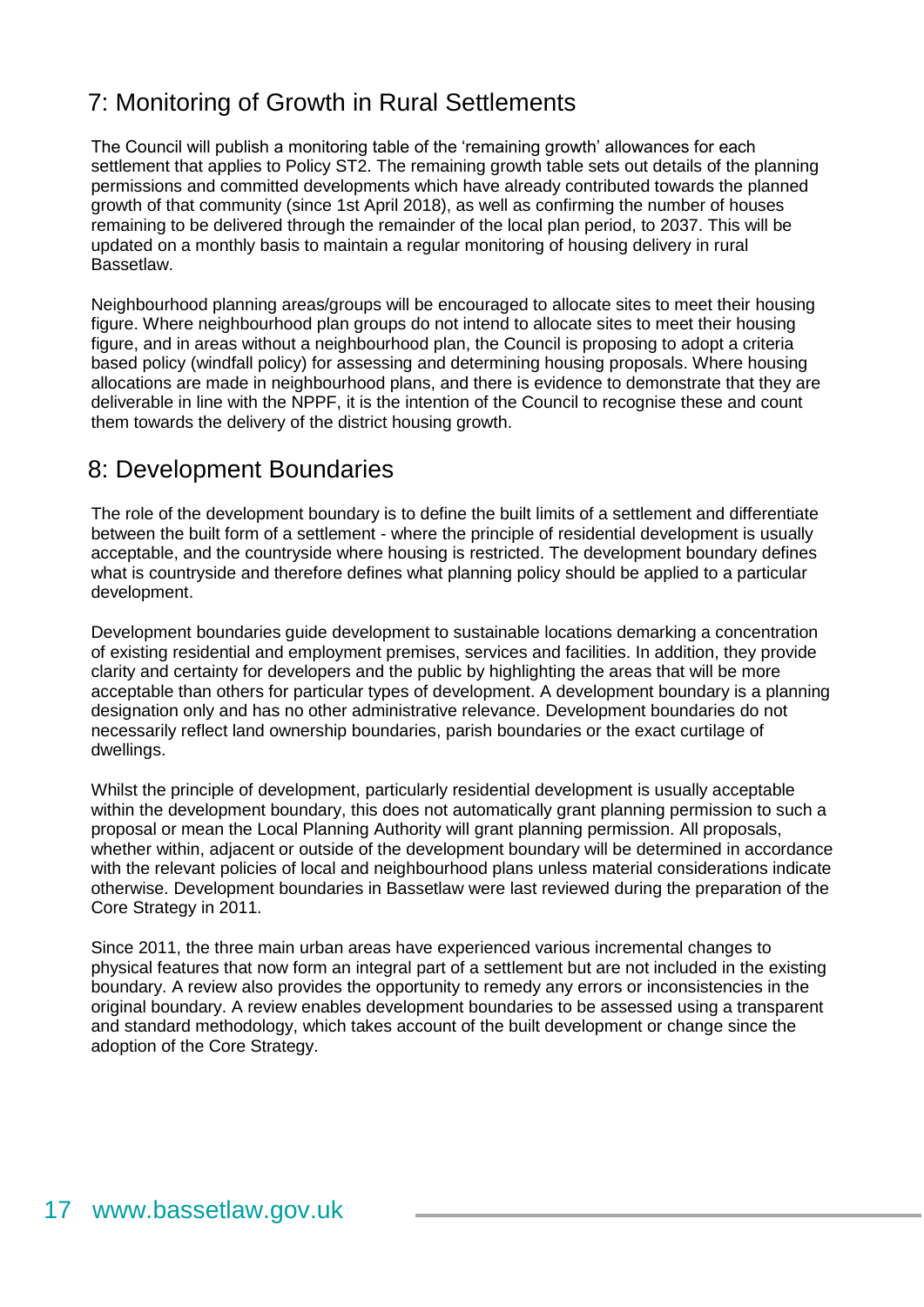#### **Which Development Boundaries in Bassetlaw are being reviewed?**

Currently, there are 27<sup>3</sup> development boundaries in the Core Strategy. However, it is not necessary to review all of these as the approach to development in the wider rural part of Bassetlaw is being reviewed with the intention of the majority of these being removed at a strategic level. It is proposed that the emerging Bassetlaw Local Plan will remove all existing development boundaries for settlements outside Worksop, Retford, Harworth Bircotes, Blyth, Carlton in Lindrick, Misterton, Langold and Tuxford. The reason for keeping the development boundaries for these settlements is to prevent urban sprawl and concentrate development to the proposed allocations in the emerging Local Plan or Neighbourhood Plans for these settlements.

The existing settlements, which have been subject to this development boundary review only include:

- 1. Worksop;
- 2. Retford;
- 3. Harworth Bircotes;
- 4. Blyth;
- 5. Carlton in Lindrick;
- 6. Misterton;
- 7. Langold;
- 8. and Tuxford.

#### **How have the Development Boundaries been reviewed?**

#### **Methodology and Principles**

Existing Development Boundaries for Worksop, Retford, Harworth Bircotes, Langold, Misterton, Carlton in Lindrick, Blyth and Tuxford will remain unchanged unless any of the following have occurred since the adoption of the Core Strategy in December 2011:

#### **Development boundaries will include:**

- *1. Implemented (completed) permissions for sites, directly adjoining, but outside of the existing development boundary of Worksop, Retford, Harworth Bircotes, Blyth, Carlton in Lindrick, Misterton, Langold and Tuxford.*
- *2. Sites under construction of sites, directly adjoining, but outside of, the existing development boundary of Worksop, Retford, Harworth Bircotes, Blyth, Carlton in Lindrick, Misterton, Langold and Tuxford which have either started construction or completed construction as recorded from 1st April 2018;*
- *3. Brownfield sites, directly adjoining, but outside of, the existing development boundary of Worksop, Retford, Harworth Bircotes, Blyth, Carlton in Lindrick, Misterton, Langold and Tuxford.*

#### *Development boundaries will include:*

*1) Areas previously included that had planning permission to which has since lapsed and are not under construction or completed since 31st December 2011;*

<u>.</u>

<sup>3</sup> Beckingham, Blyth, Carlton –in – Lindrick, Clarborough and Hayton, Cuckney, Dunham –on – Trent, East Markham, Elkesley, Everton, Gamston, Gringley on the Hill, Harworth Bircotes, Langold, Mattersey, Misson, Misterton, Nether Langwith, North Leverton, North and South Wheatley, Rampton, Ranskill, Sturton le Steeple, Sutton cum Lound, Tuxford, Walkeringham, Retford, Worksop.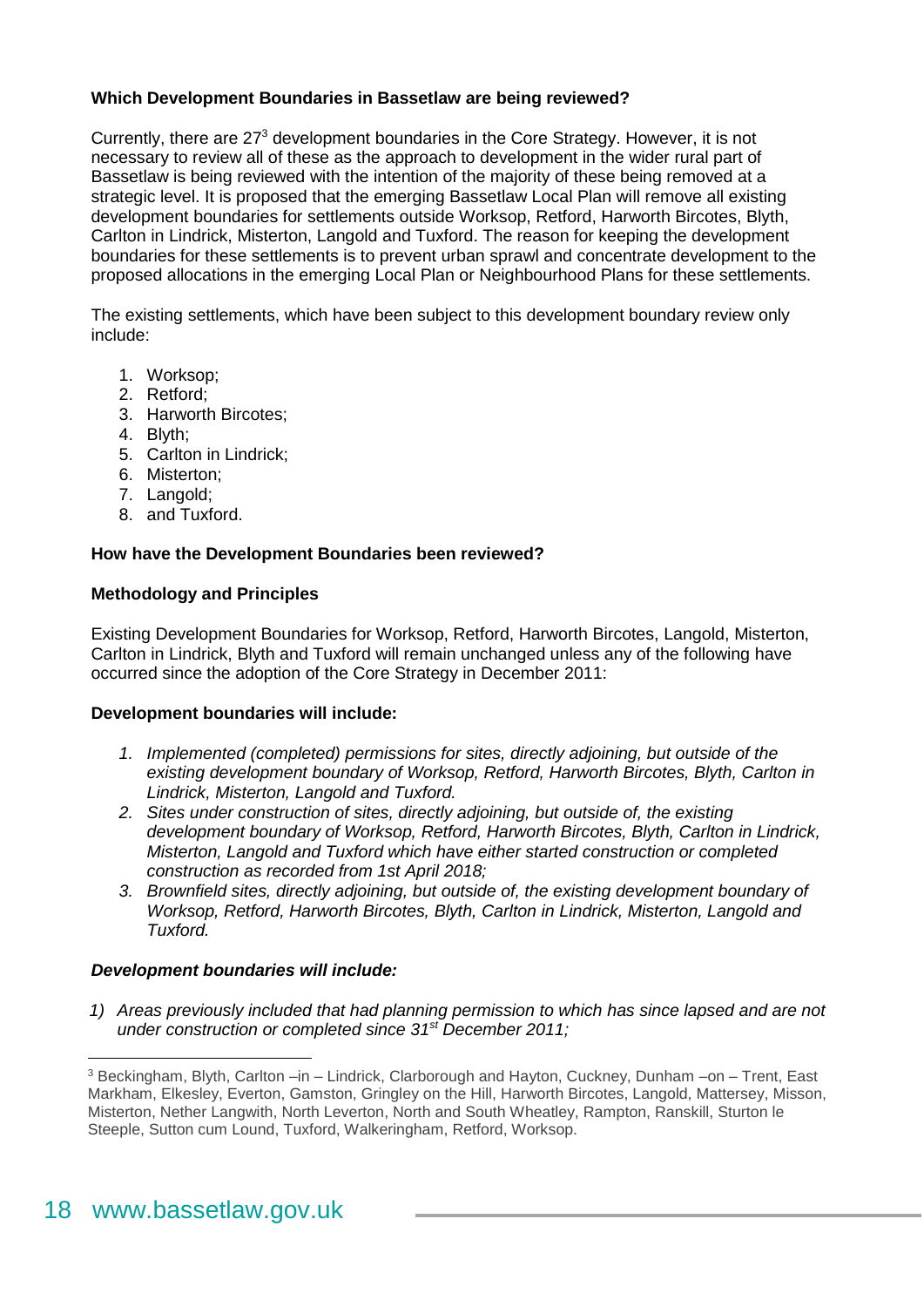- *2) Areas of public or private open spaces or sports facilities, previously included, that are located on the edge of the existing built form of a settlement and relates more to the surrounding countryside;*
- *3) Any existing errors or inconsistencies that are included within the existing development boundaries since the adoption of the Core Strategy in 2011; and*
- *4) Proposed housing allocations (within the emerging Bassetlaw Local Plan directly adjoining, but outside of the existing development boundary of Worksop, Retford, Harworth Bircotes, Blyth, Carlton in Lindrick, Misterton, Langold and Tuxford (unless otherwise stated in a made Neighbourhood Plan for these areas).*

The revised development boundaries for those settlements are provided on the Policies Maps as part of the Local Plan consultation. In addition, those other settlements that have a development boundary within an existing Neighbourhood Plan will be recongised. For those who are proposing to establish a development Boundary through a Neighbourhood Plan will be supported if it is produced in - conjunction with the District Council.

### <span id="page-18-0"></span>9: Public Consultation in Early 2020

This document details the process by which the spatial strategy presented in the 2016 and 2018 previous Draft Bassetlaw Plans was reviewed and revised, culminating in the proposed approach to housing and employment growth detailed in the 2020 Draft Bassetlaw Local Plan. Comments on the changes that have been made to the strategy are welcomed as part of the public consultation on the Draft Bassetlaw Plan, which runs from the 15th January to the 26th February 2020. Full details, and all supporting documents, are available on the Bassetlaw District Council website.

### <span id="page-18-1"></span>10: Spatial Strategy Background Paper Update – November 2020

In January 2020, the Council produced a Spatial Strategy Background Paper that was published along with other consultation documents. This paper detailed the evolution of the Local Plan's spatial strategy thus far and was produced to support policy ST1 and the background to the proposed settlement hierarchy in the January 2020 Local Plan consultation.

In response to the January Local Plan Consultation, the Council received feedback relating to several factors, but most responses were in relation to:

- Housing and employment numbers;
- Distribution of development;

In addition, the Council's evidence base has been updated. The November 2020 Bassetlaw Housing and Economic Development Needs Assessment (HEDNA) – provides an update to previous assessments of housing and employment need. The Council has produced this updated note to the Spatial Strategy Paper to provide an explanation regarding the changes to the spatial strategy.

#### **A Review of Housing and Employment Growth Requirement for Bassetlaw**

National Policy requires Council's to consider and assess the need for new housing and employment over the plan period. The 2020 Bassetlaw HEDNA has been undertaken to review both employment need and housing need. This is an update to the 2019 Bassetlaw Economic Development Needs Assessment (EDNA) in terms of the employment requirement and housing requirement figures. Evidence from the 2020 HEDNA indicates that there is a need to increase the Housing Requirement to support economic growth.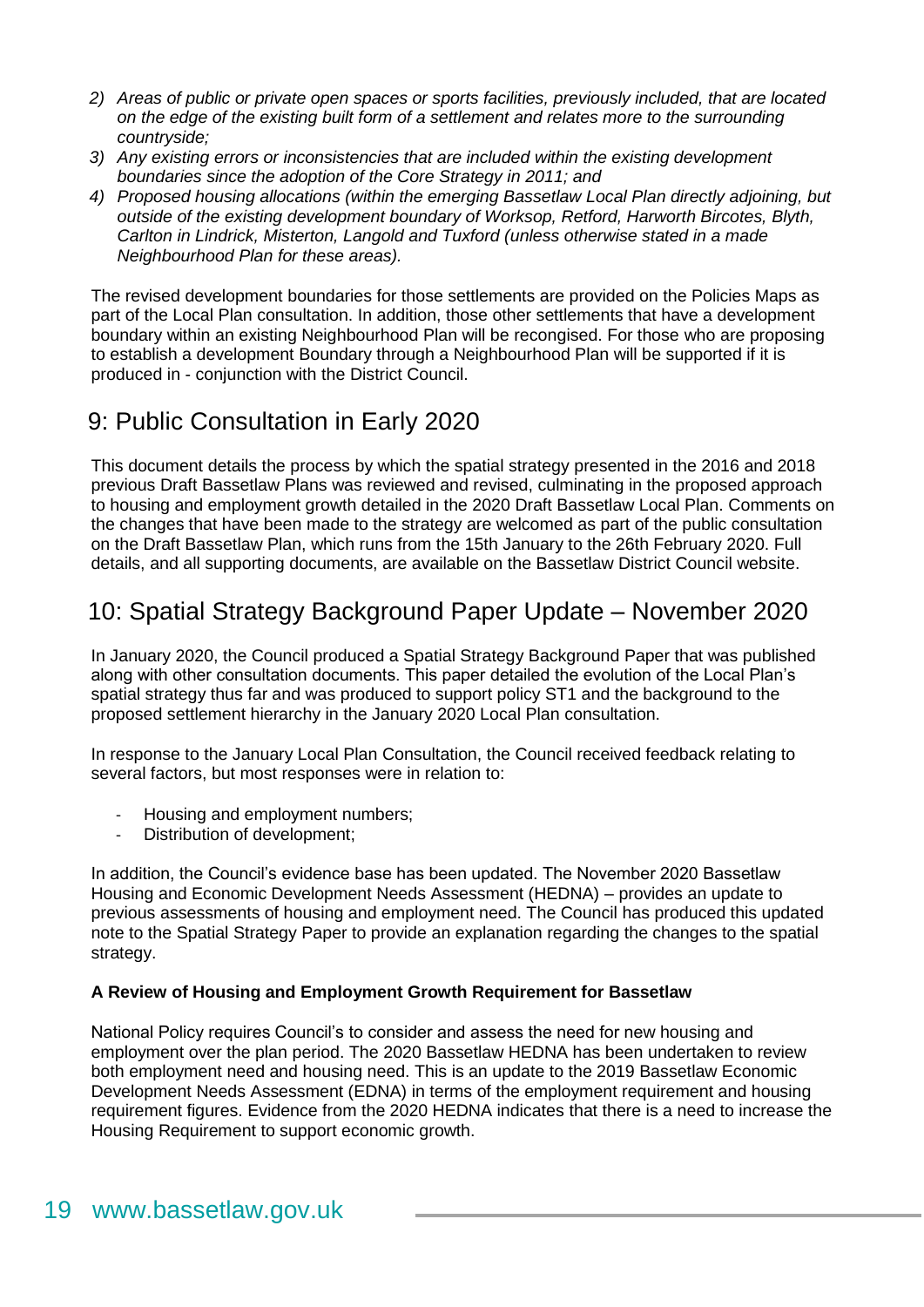#### *What are the Bassetlaw HEDNA findings regarding the requirement for new employment land in the district?*

The 2019 Bassetlaw EDNA forecast demand led employment growth of around 3,400 jobs and a need of approximately 63 ha land for employment. This equated to 68 hectares of land and 5550 jobs in the January 2019 draft Local Plan. In terms of the housing requirement, this resulted in a need to delivery 390 dwellings per annum from 2018 to 2037. This was subsequently updated in January 2020 - to cover a longer plan period - to 68ha and 5550 jobs in the January 2020 draft Local Plan. The housing requirement increased to 478 dwellings per annum.

But the District has a significant employment land supply (sites with planning consent for development and sites capable of delivering regional and local growth sector priorities), and it is important that this is accurately reflected in this Plan, in terms of jobs growth and the implications for the housing requirement. To reflect the type and mix of employment land in the supply, local market activity, and the different mix of jobs that are anticipated to come forward on each site in the plan period the 2020 Bassetlaw HEDNA focusses on a supply led approach rather than a demand led approach. The supply led approach provides a range for net additional jobs: 9,735 – 11, 236 jobs. It concludes that up to 591 dwellings per annum would support the level of economic growth proposed.

This approach is considered to be realistic and reflects the active position on the ground as over the past few years 64,045sqm floorspace has been completed on the General Employment Sites (the sites most likely to accommodate the D2N2 growth sectors), 70.9 hectares has been granted planning permission since the start of the plan period, and 17.7 hectares are under construction at Symmetry Park and Manton Wood.

Within this jobs forecast, 5878 jobs is anticipated to be within the General Employment Sites. Given the support of D2N2 LEP for the Plan, the Council is confident that the projected job growth can be delivered. Additionally, 3857-5358 jobs are anticipated at the Strategic Employment Site, at Apleyhead. A flexible approach is taken to jobs growth on this site, to reflect the scale of the site and its ability to accommodate a mix of end users. The 2020 Bassetlaw HEDNA assessed the site's potential to meet significant indigenous growth and/or national and regional investment to meet exceptional, unanticipated strategic needs over the plan period. This site would bring significant economic benefits to the District and region both in terms of jobs, including higher skilled jobs, and GVA, and is being actively promoted. On that basis the Council is confident that this level of job growth at the top end of the scale can be realised in the plan period. Planning for fewer jobs could lead to an imbalance with the housing requirement, leading to unplanned housing growth across the District over the plan period.

Under its duty-to cooperate, the Council will work with neighbouring authorities to undertake additional work to further consider the impacts of the strategic employment site.

#### *What are the Bassetlaw HEDNA's findings regarding the Housing Requirement?*

The 2020 Bassetlaw HEDNA follows Government guidance in the assessment of the Housing Requirement. This method first establishes the housing need then it takes into consideration economic growth proposed by the Local Plan plus housing delivery rates over the past three years.

#### *Housing Need*

The Government's Standard Method calculates a minimum housing need for Bassetlaw of 288 dwellings per annum for the period 2020-2037. This is not a housing requirement figure rather it is a minimum starting point for delivery of housing, and will be reviewed at least every 5 years. The base date for the calculation of housing need, 1st April 2020, accords with Government guidance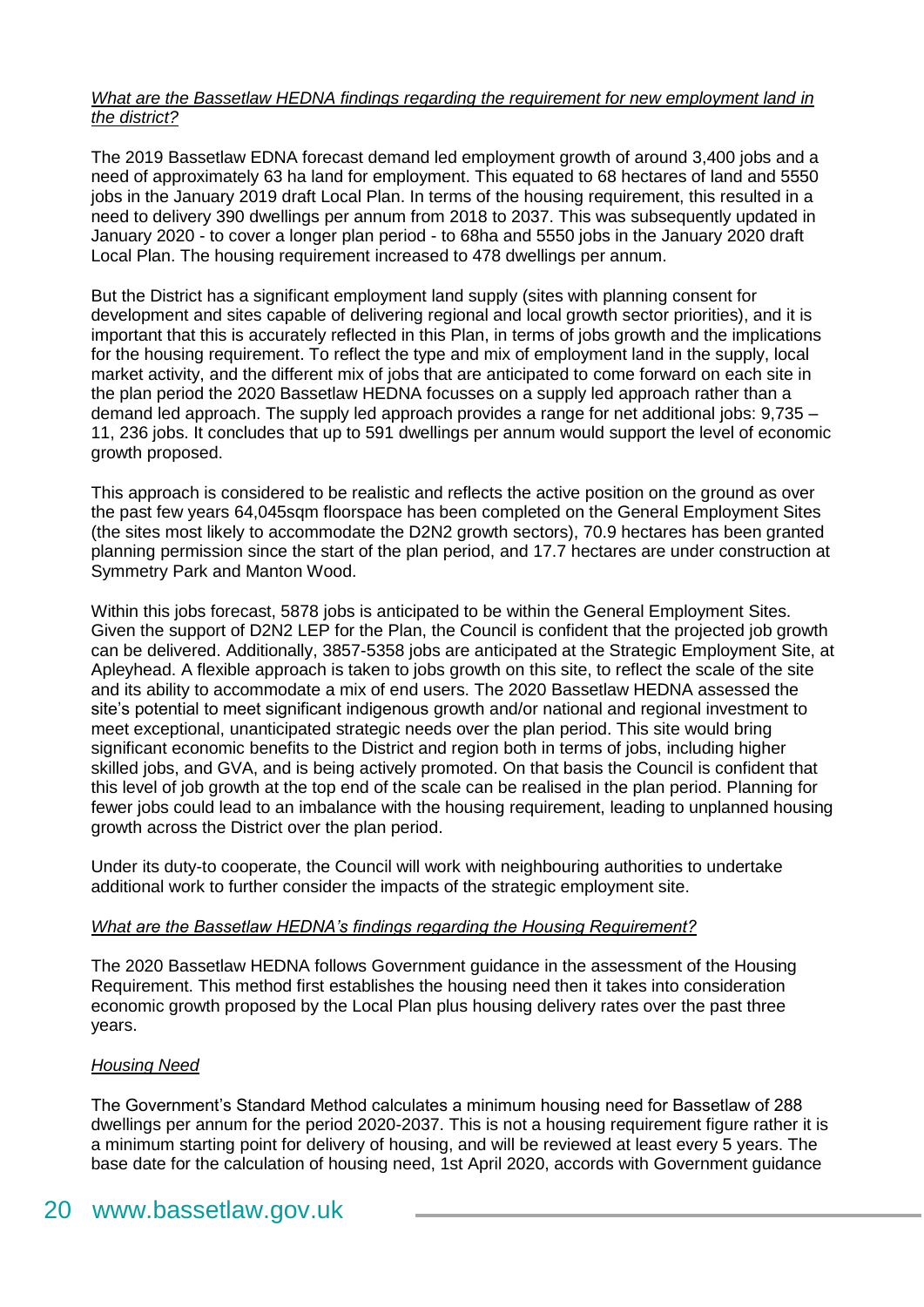on the calculation of housing need using the Standard Method.

#### *Housing Requirement*

Following the assessment of minimum housing need, national policy and guidance requires the Council to establish a housing requirement figure for the District to ensure that sufficient housing land is provided to meet identified needs of Bassetlaw District. The 2020 Bassetlaw HEDNA indicates that pursuing a housing target based purely on the minimum housing need would mean that this Local Plan would provide an insufficient number of dwellings to support economic growth in the District. Such a low level of development would have significant consequences including:

- Demand for new housing outstripping supply for particular groups, potentially leading to young people being unable to stay in the area;
- Economic growth being constrained because of a shortage of skilled local labour;
- Increased levels of in-commuting to support economic growth, which would not be sustainable and would put greater strain on the transport network.

Findings from the 2020 Bassetlaw HEDNA indicate a requirement for up to 591 dwellings per annum to support economic growth. However, the Council must also take into account Government guidance. This indicates that past housing delivery levels may be taken into consideration in the final housing requirement figure. Over the past three years housing delivery has averaged 560 dwellings per annum in Bassetlaw. This closely aligns with the proposed housing requirement figure of 589 dwellings per annum. A figure in excess of this is expected to be challenging on an annual basis.

This Plan has therefore been set at a level to support the full extent of this jobs growth (11,236 jobs) identified by Housing and Economic Development Needs Assessment Update 2020, and to meet local housing needs. Delivering more quality housing will also ensure this Plan can better address affordable and specialist housing needs.

This higher figure will also help deliver meaningful infrastructure, a central part of the strategy for growth over the plan period. Policy ST1 prioritises growth in locations where there may be opportunities for infrastructure improvements alongside development.

It is also important that this Plan directs employment and housing growth to the locations best suited and most attractive to the market, whilst ensuring there are no locations that are overburdened by development, or that other locations are not starved of growth. Since 2018, the District has experienced higher level of housing development directed to Harworth & Bircotes (about 1770 dwellings have planning permission, with 264 completions) and the Rural Area (about 1360 homes have planning permission, 479 dwellings are allocated in Neighbourhood Plans, with 261 completions). In part, this has been as a consequence of the District lacking an up to date adopted site allocations document, and therefore a robust strategy for growth.

The increase in the housing requirement figure has resulted in the need to identify more sites for housing development. A review of land availability has been undertaken to identify the most suitable and deliverable sites. This takes into consideration the Vision and Spatial Objectives. The spatial strategy seeks to provide a more balanced distribution of growth by ensuring that the needs of the entire District are met. The spatial strategy directs growth to the most sustainable settlements commensurate with their place in the District's settlement hierarchy.

#### **A Review of the Distribution of Development in Bassetlaw.**

The Council has produced a revised spatial strategy (November 2020) which has informed the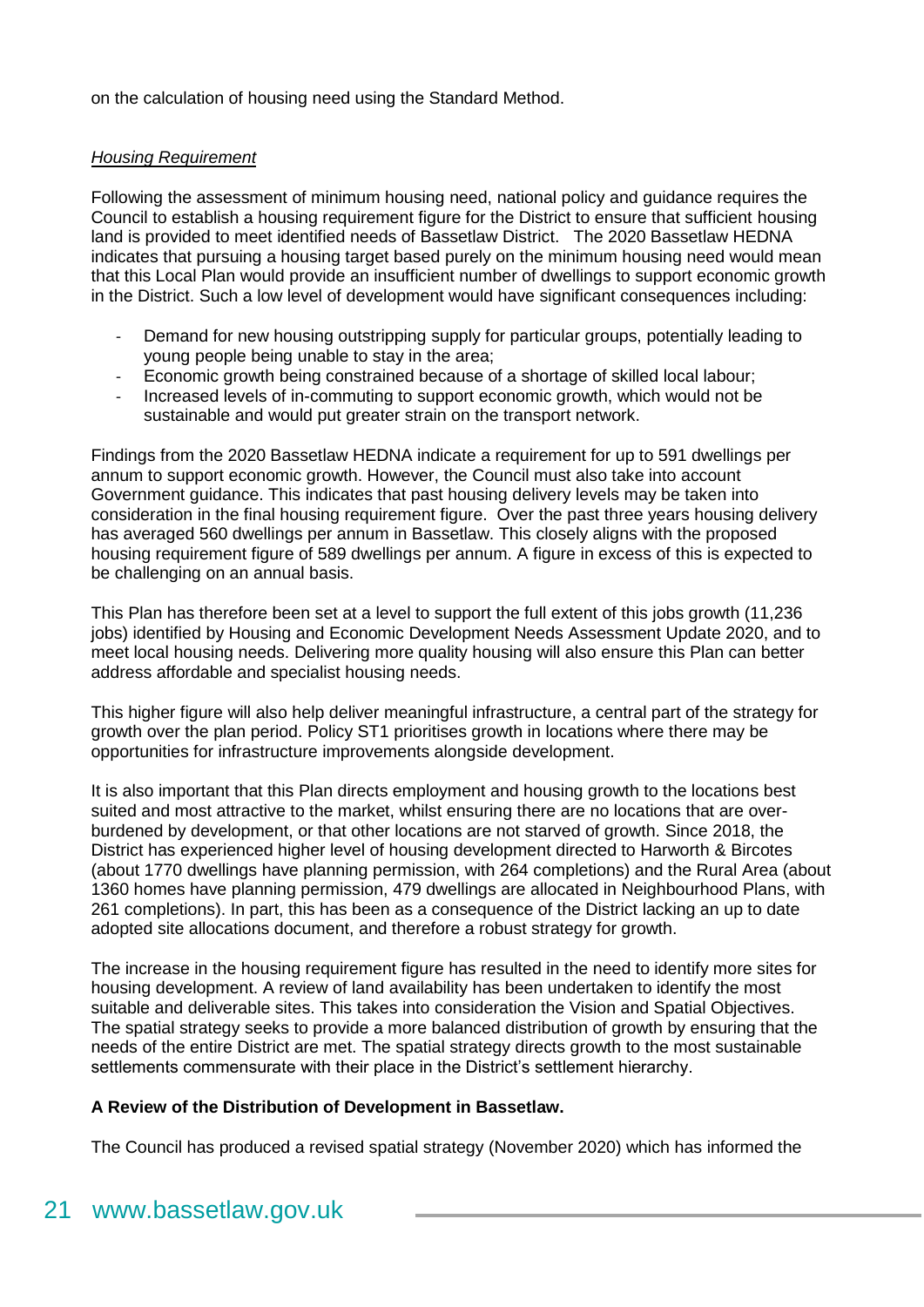revised Policy ST1.

The previous spatial strategy (which was subject to public consultation in early 2020) was in line with national and local priorities and focused growth on Worksop as the District's main town, on the need for regenerating existing sites, creating new settlements, promoting rural growth and limited growth in locations that had already received a large proportion of growth (such as Harworth & Bircotes). Based on evidence at that point, Retford was considered to have constraints to growth. A combination between the required uplift in growth, updated and new evidence and feedback from consultation meant the Council has re-visited the distribution of growth. Otherwise there is a risk the Local Plan's spatial strategy becoming unbalanced in its scale and approach.

#### *Feedback from Consultation*

Engagement with site promoters and statutory consultees around the commencement of the Bassetlaw Garden Village and the Former Cottam Power Station were carefully considered against the need for sustainable and deliverable growth within the plan period. Due to their on-site complexities and scale, much of their delivery is reliant on the implementation of necessary infrastructure. It was viewed that the Local Plan's reliance on these and their partial delivery within this plan period should be reviewed.

A lack of planned growth in Retford risked the Local Plan becoming too dependent on the delivery of rural growth where proposed housing requirements were viewed, in places, as too ambitious, and where market signals demonstrate a lack of demand for sites including some Neighbourhood Plan allocations. A 20% requirement for some communities was considered undeliverable due to constraints such as land availability which become apparent when assessing sites through the production of neighbourhood plans. There was also a concern relating to the proposed housing requirement being 20% or both large rural settlements and small rural settlements with a preference for growth in Small Rural Settlements to be scaled back. This is evidenced further through an updated Rural Settlement Paper.

Another consideration was the need to maximise the delivery of affordable housing and specialist housing for older and disabled people. Due to viability constraints the Local Plan can only require the maximum of 20% affordable housing on greenfield sites of 10 dwellings/0.5 hectares or more and 10% on brownfield sites of this size. Similarly for specialist accessible homes, 20% of market housing will be required at a higher building regulations standard - M4(2) – (for improved accessibility) on sites over 50 dwellings. So larger sites would deliver more affordable and specialist homes.

Feedback from Registered Social Landlords also indicates that many would only consider affordable housing sites in towns due to the need to ensure services and facilities are accessible on foot rather than via transport. This keeps the cost of living more manageable.

#### *A Change in Approach*

It became evident that a revised spatial strategy could provide a more balanced approach to the distribution of growth between the District's urban and rural areas. Distributing housing in accordance with the settlement hierarchy was proposed whereby growth is distributed proportionately to reflect the settlement's place in the hierarchy. The majority of planned growth would therefore be located within the main towns and that rural development focuses on local housing need or regeneration.

The regeneration of town centres has also become apparent in light of Council priorities and that of the current Coronavirus Pandemic.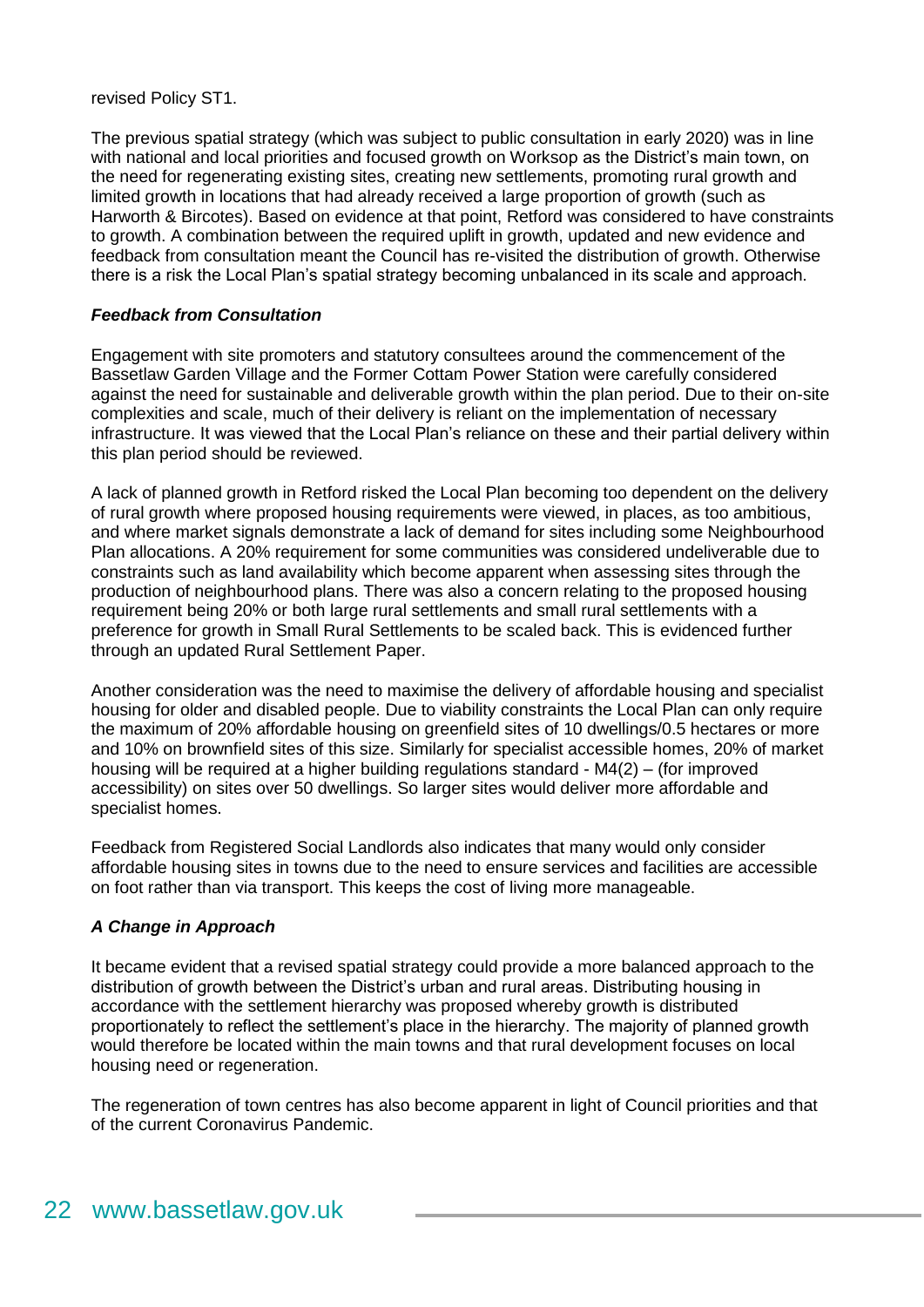The delivery of the Bassetlaw Garden Village should remain, with it being identified as a longer term site in the Local Plan. Its projected growth requirements have been reduced in the Plan with more emphasis on economic led growth in this plan.

The NPPF seeks to ensure that sites are deliverable and developable within the Plan period. An evidenced base review of the former Cottam power station site has resulted in the Council taking a more prudent and managed approach to the delivery of development. The Council will continue to work with landowners of the power station to bring this site forward over the longer term (outside this plan period) in conjunction with infrastructure partners and through further public consultation.

The ability to focus additional growth within the main towns became apparent through an update of the Council's Sustainability Appraisal, Site Selection Methodology, and evidence base updates. Evidence from the Bassetlaw Land Availability Assessment has been updated and sites which are considered potentially suitable have been reviewed through the Sustainability Appraisal. The results of the SA have been taken into account in the Site Selection process along with other planning considerations, including updated evidence.

This has resulted in the allocation of seven sites in Retford, including land to the south of Ordsall, which proposes 800 dwellings plus associated infrastructure. It has also seen an increase in the number of homes being delivered by 2037 at Peaks Hill Farm; of the 1120 dwellings proposed, 1000 dwellings is expected to be completed by 2037. Worksop Town Centre will also see a significant increase in the number of dwellings delivered by to 2037 with around 700 new homes proposed.

In terms of the scale of development, Harworth and Bircotes and Tuxford have remained largely unchanged from the January 2020 draft Plan proposals.

#### **The Revised Spatial Strategy – November 2020**

In order to meet identified development needs, Policy ST1 sets out the updated scale and distribution of growth across the District during the Local Plan period up to 2037.

The strategy seeks to rebalance housing distribution in Bassetlaw by ensuring that the majority of housing development is directed to the most sustainable settlements – the three Main Towns - commensurate with their place in the District's settlement hierarchy. This strategy seeks to provide a more balanced distribution of growth by ensuring that the needs of the entire District are met. Future significant development within the Large Rural Settlements and Small Rural Settlements could have major impacts on both infrastructure and the environment. If this continues to increase unmanaged, it will become unsustainable.

This approach also maximises the delivery of affordable and specialist housing by allocating more sites of a larger scale on the edge of the main towns.

| <b>Settlement</b>                              | <b>Housing Requirement 2018 -</b><br>2037 (Dwelling No) |
|------------------------------------------------|---------------------------------------------------------|
| Worksop                                        | 2180                                                    |
| Retford                                        | 1303                                                    |
| Harworth                                       | 2000                                                    |
| Large Rural Settlements (this includes Cottam) | 1764                                                    |
| <b>Small Rural Settlements</b>                 | 1090                                                    |
| Bassetlaw Garden Village                       | 750                                                     |
| <b>TOTAL</b>                                   | 9,087 Dwellings                                         |

#### *Housing distribution for Bassetlaw (January 2020)*